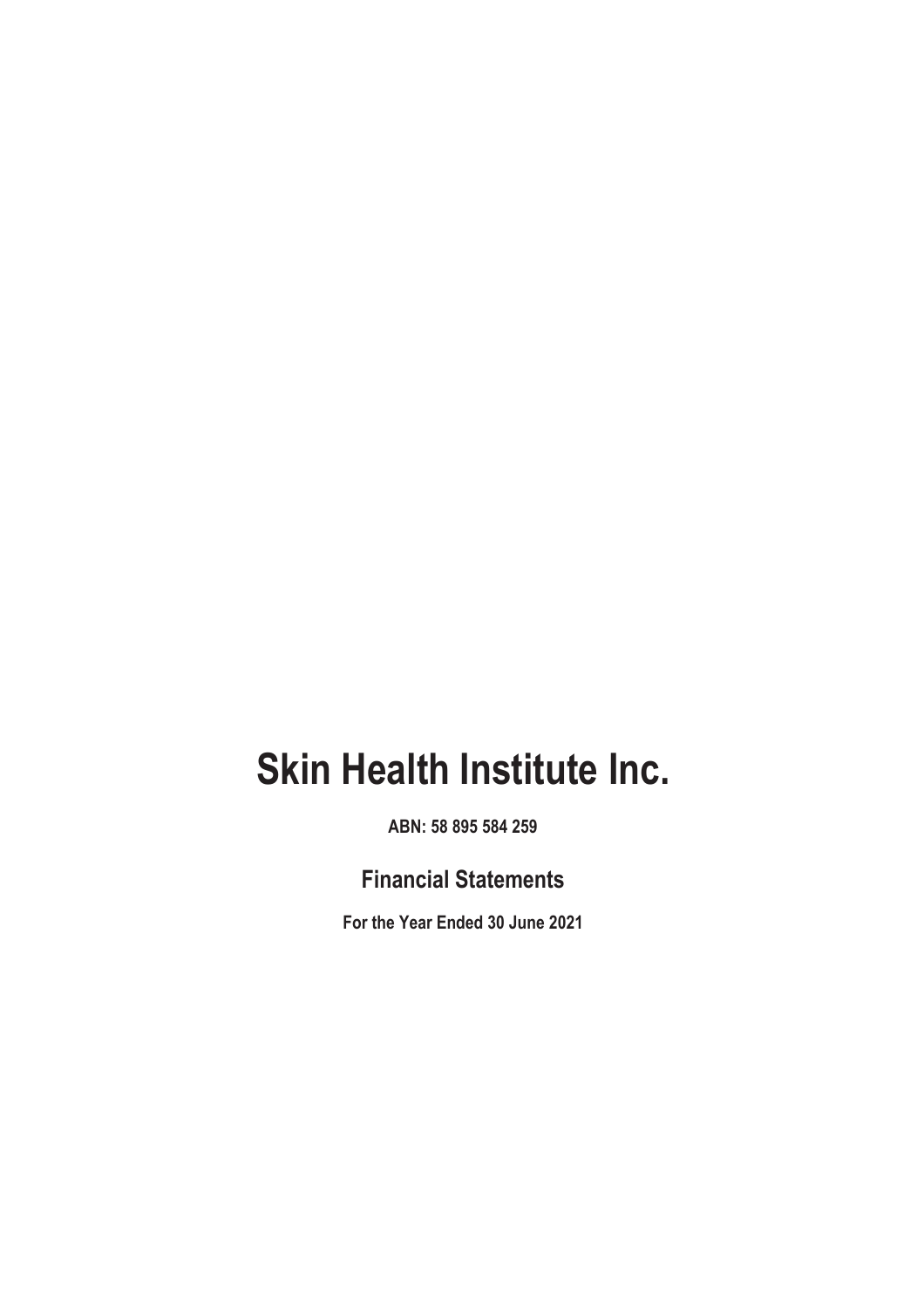**ABN: 58 895 584 259**

# **Contents**

| . .<br>×<br>×<br>٧<br>×<br>۰. |
|-------------------------------|
|-------------------------------|

| <b>Financial Statements</b>                                |    |
|------------------------------------------------------------|----|
| Statement of Profit or Loss and Other Comprehensive Income |    |
| <b>Statement of Financial Position</b>                     | 2  |
| Statement of Changes in Equity                             | 3  |
| <b>Statement of Cash Flows</b>                             | 4  |
| Notes to the Financial Statements                          | 5  |
| Statement by Members of the Committee                      | 18 |
| Auditors Independence Declaration                          | 19 |
| <b>Independent Audit Report</b>                            | 20 |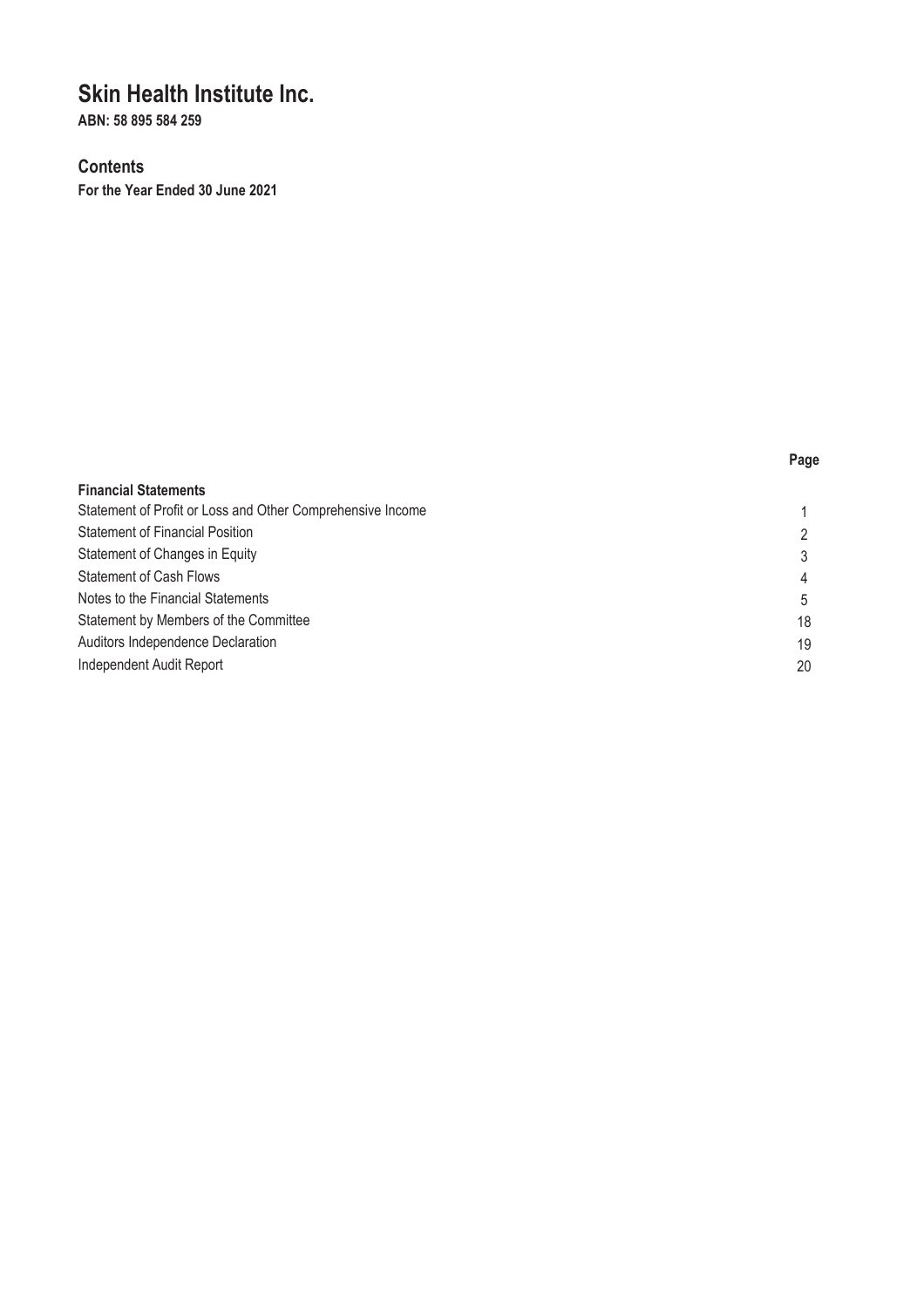**ABN: 58 895 584 259**

# **Statement of Profit or Loss and Other Comprehensive Income**

|                                                                                                                                                          |             | 2021          | 2020        |
|----------------------------------------------------------------------------------------------------------------------------------------------------------|-------------|---------------|-------------|
|                                                                                                                                                          | <b>Note</b> | \$            | \$          |
| Revenue                                                                                                                                                  | 4           | 9,892,878     | 8,803,793   |
| <b>Employment Costs</b>                                                                                                                                  |             | (7, 312, 845) | (6,953,278) |
| Centre Expenses                                                                                                                                          |             | (460, 662)    | (582,080)   |
| <b>Occupancy Costs</b>                                                                                                                                   |             | (336, 198)    | (370, 582)  |
| Distribution of funds - ASCD                                                                                                                             |             | (338, 696)    | (67, 232)   |
| <b>Finance Costs</b>                                                                                                                                     | 5           | (135, 166)    | (136, 197)  |
| Depreciation                                                                                                                                             | 5           | (135, 275)    | (109,006)   |
| Office Expenses                                                                                                                                          |             | (130, 131)    | (164, 099)  |
| <b>Professional Fees</b>                                                                                                                                 |             | (186, 910)    | (164, 475)  |
| Insurance                                                                                                                                                |             | (50, 111)     | (80, 531)   |
| Low Value Leases                                                                                                                                         |             | (18, 891)     | (20, 052)   |
| <b>Bank Charges</b>                                                                                                                                      |             | (16, 220)     | (15, 463)   |
| Other Expenses                                                                                                                                           |             | (341, 291)    | (345, 463)  |
| Surplus/(deficit) for the year                                                                                                                           |             | 430,482       | (204, 665)  |
| Other comprehensive income                                                                                                                               |             |               |             |
| Items that will not be reclassified subsequently to profit or loss<br>Items that will be reclassified to profit or loss when specific conditions are met |             |               |             |
| Total comprehensive income for the year                                                                                                                  |             | 430,482       | (204, 665)  |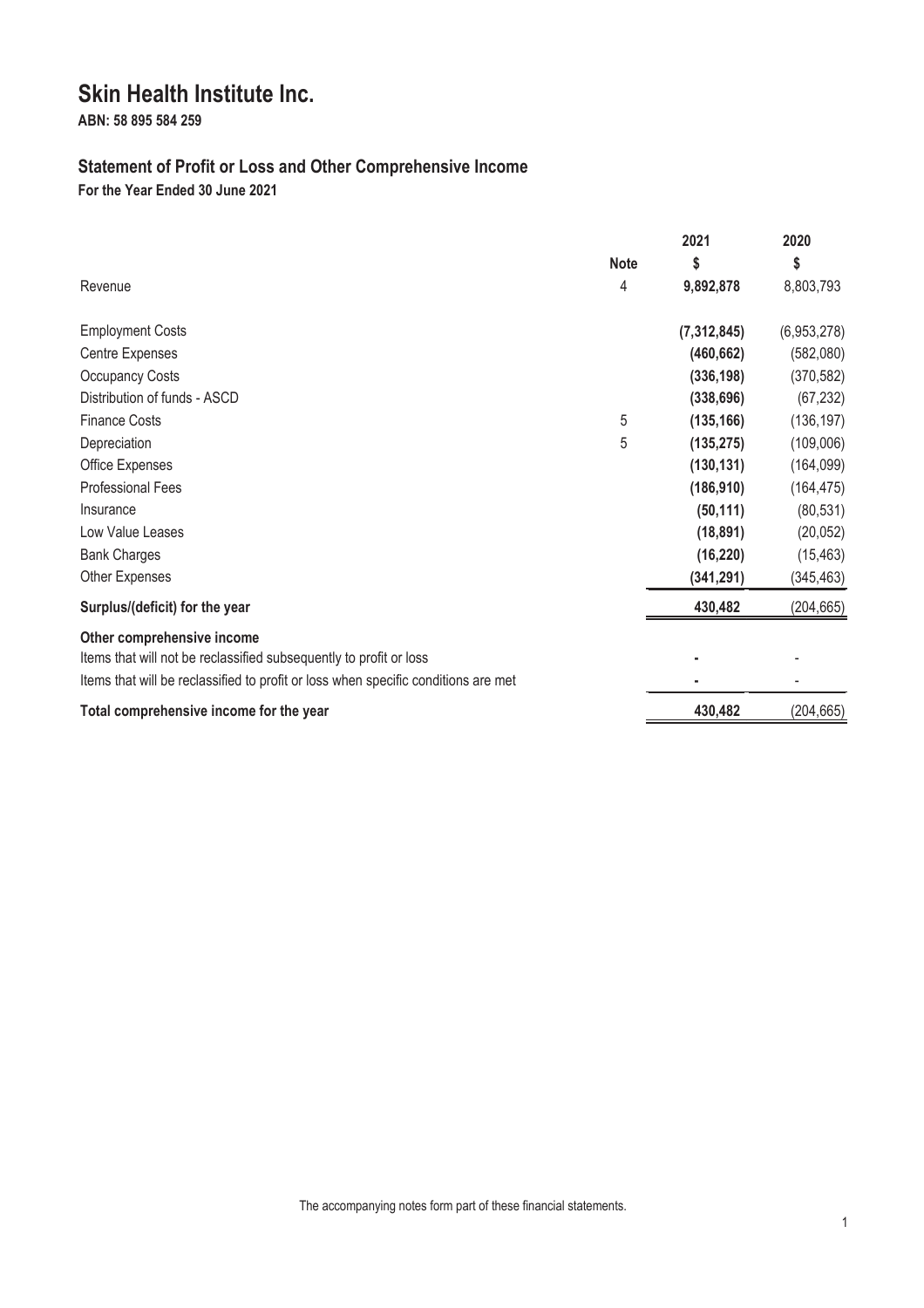**ABN: 58 895 584 259**

# **Statement of Financial Position**

**As at 30 June 2021**

|                                            |                | 2021            | 2020              |
|--------------------------------------------|----------------|-----------------|-------------------|
|                                            | <b>Note</b>    | \$              | \$                |
| <b>ASSETS</b>                              |                |                 |                   |
| <b>CURRENT ASSETS</b>                      |                |                 |                   |
| Cash and cash equivalents                  | 6              | 1,538,802       | 1,423,586         |
| Trade and other receivables                | $\overline{7}$ | 747,806         | 779,835           |
| <b>Financial assets</b>                    | 8              | 1,442,110       | 963,492           |
| Prepayments                                |                | 85,171          | 146,665           |
| <b>TOTAL CURRENT ASSETS</b>                |                | 3,813,889       | 3,313,578         |
| <b>NON-CURRENT ASSETS</b>                  |                |                 |                   |
| Property, plant and equipment              | 9              | 10,733,561      | 10,726,255        |
| Investments                                |                | 10              | 10                |
| <b>TOTAL NON-CURRENT ASSETS</b>            |                | 10,733,571      | 10,726,265        |
| <b>TOTAL ASSETS</b>                        |                | 14,547,460      | 14,039,843        |
| <b>LIABILITIES</b>                         |                |                 |                   |
| <b>CURRENT LIABILITIES</b>                 |                |                 |                   |
| Trade and other payables                   | 10             | 1,012,523       | 1,281,619         |
| Borrowings                                 | 11             | 2,954,713       | 3,075,011         |
| Short-term provisions<br>Other liabilities | 12<br>13       | 651,579         | 725,364           |
|                                            |                | 904,415         | 281,167           |
| <b>TOTAL CURRENT LIABILITIES</b>           |                | 5,523,230       | 5,363,161         |
| <b>NON-CURRENT LIABILITIES</b>             |                |                 |                   |
| Borrowings<br>Long-term provisions         | 11<br>12       | 51,398<br>4,578 | 109,483<br>29,428 |
|                                            |                |                 |                   |
| <b>TOTAL NON-CURRENT LIABILITIES</b>       |                | 55,976          | 138,911           |
| <b>TOTAL LIABILITIES</b>                   |                | 5,579,206       | 5,502,072         |
| <b>NET ASSETS</b>                          |                | 8,968,254       | 8,537,771         |
|                                            |                |                 |                   |
| <b>EQUITY</b>                              |                |                 |                   |
| Reserves                                   |                | 4,261,428       | 4,261,428         |
| Accumulated surpluses                      |                | 4,706,826       | 4,276,343         |
| <b>TOTAL EQUITY</b>                        |                | 8,968,254       | 8,537,771         |

The accompanying notes form part of these financial statements.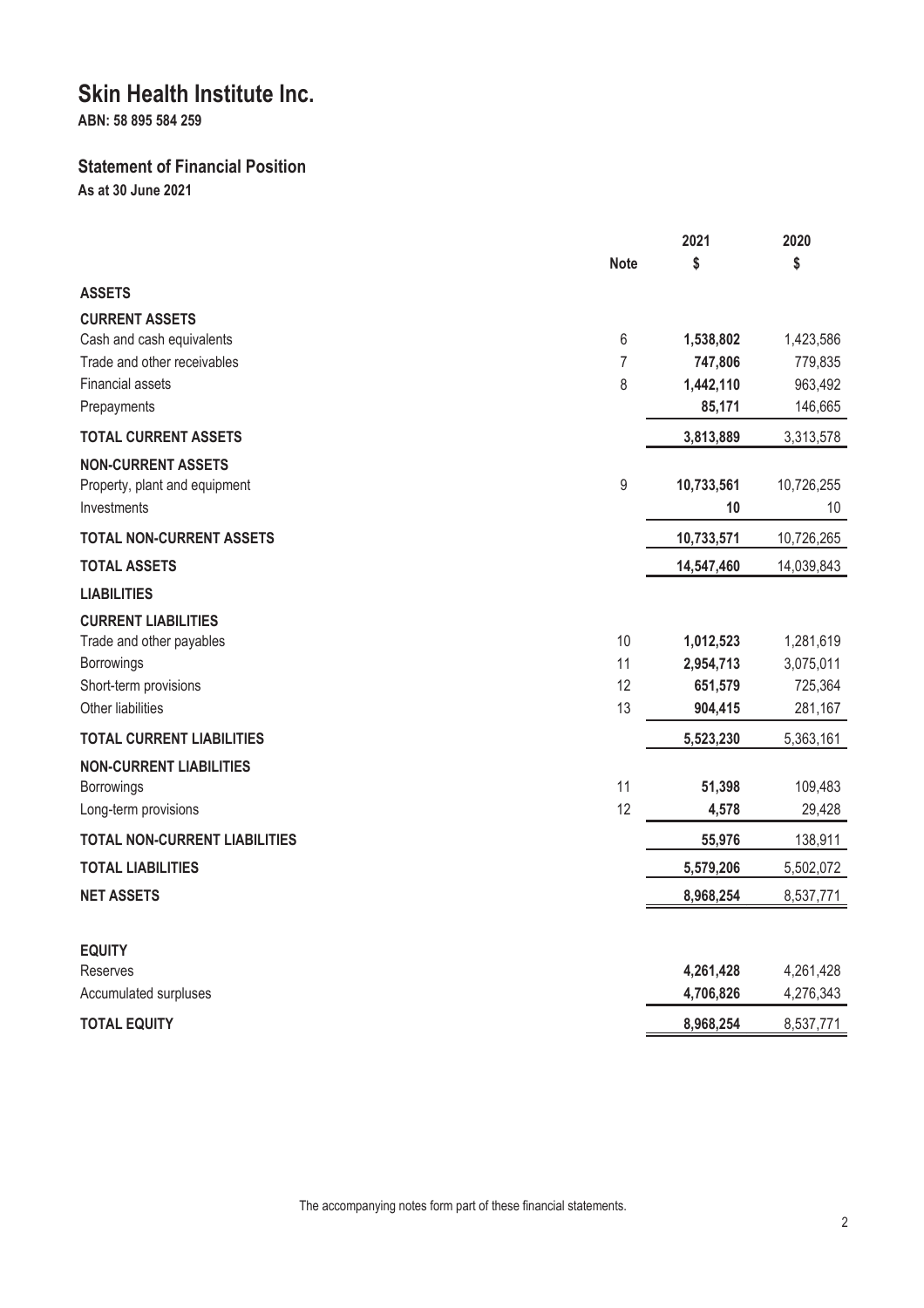**ABN: 58 895 584 259**

# **Statement of Changes in Equity For the Year Ended 30 June 2021**

# **2021**

|                         |             | Accumulated<br><b>Surpluses</b> | <b>Asset Revaluation</b><br><b>Reserve</b> | <b>Special Purpose</b><br><b>Funds - Bequests</b> | Total     |
|-------------------------|-------------|---------------------------------|--------------------------------------------|---------------------------------------------------|-----------|
|                         | <b>Note</b> |                                 |                                            |                                                   |           |
| Balance at 1 July 2020  |             | 4,276,344                       | 3,310,861                                  | 950,567                                           | 8,537,772 |
| Surplus for the year    |             | 430,482                         | ٠                                          |                                                   | 430,482   |
| Balance at 30 June 2021 |             | 4,706,826                       | 3,310,861                                  | 950.567                                           | 8,968,254 |
|                         |             |                                 |                                            |                                                   |           |

**2020**

|                               |             | <b>Accumulated</b><br><b>Surpluses</b> | <b>Asset Revaluation</b><br>Reserve | <b>Special Purpose</b><br><b>Funds - Bequests</b> | Total      |
|-------------------------------|-------------|----------------------------------------|-------------------------------------|---------------------------------------------------|------------|
|                               | <b>Note</b> |                                        |                                     |                                                   |            |
| <b>Balance at 1 July 2019</b> |             | 4,481,008                              | 3,310,861                           | 950.567                                           | 8.742.436  |
| Deficit for the year          |             | (204, 665)                             | -                                   | -                                                 | (204, 665) |
| Balance at 30 June 2020       |             | 4,276,343                              | 3,310,861                           | 950.567                                           | 8,537,771  |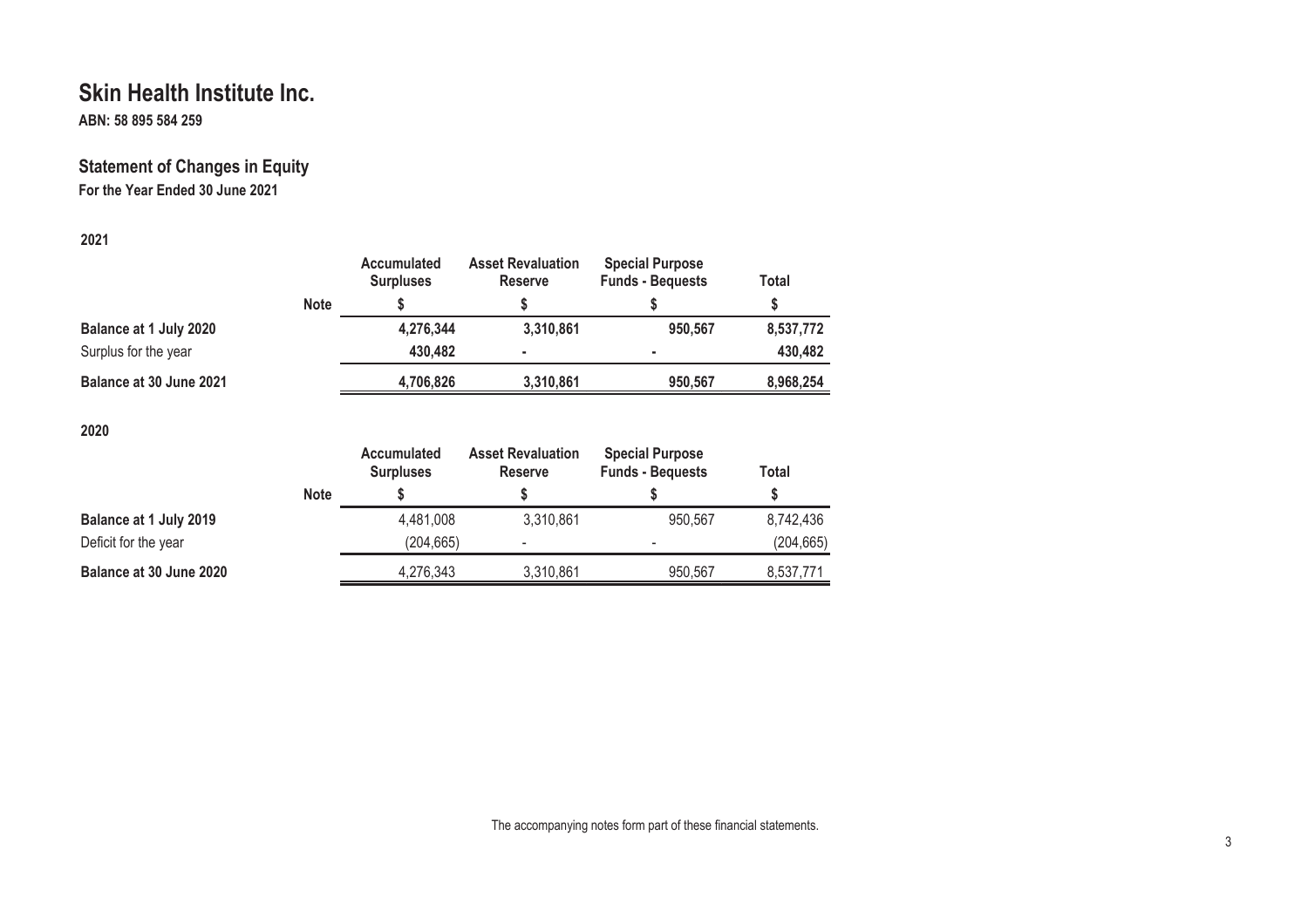**ABN: 58 895 584 259**

# **Statement of Cash Flows**

|                                                                 |             | 2021        | 2020        |
|-----------------------------------------------------------------|-------------|-------------|-------------|
|                                                                 | <b>Note</b> | \$          | \$          |
| <b>CASH FLOWS FROM OPERATING ACTIVITIES:</b>                    |             |             |             |
| Receipts from customers and grants                              |             | 10,680,204  | 8,740,353   |
| Payments to suppliers and employees                             |             | (9,832,756) | (8,783,247) |
| Interest and investment income                                  |             | 93,943      | 33,810      |
| Finance costs                                                   |             | (135, 166)  | (136, 197)  |
| Net cash provided by/(used in) operating activities             | 15          | 806,225     | (145, 281)  |
| <b>CASH FLOWS FROM INVESTING ACTIVITIES:</b>                    |             |             |             |
| Payment for investments                                         |             | (362,000)   | (335, 329)  |
| Purchase of property, plant and equipment                       |             | (142, 581)  | (153, 113)  |
| (Placement)/redemption of term deposits                         |             | (8,045)     | 363,534     |
| Proceeds on sale of investment securities                       |             |             | 382,004     |
| Net cash used by investing activities                           |             | (512, 626)  | 257,096     |
| <b>CASH FLOWS FROM FINANCING ACTIVITIES:</b>                    |             |             |             |
| Repayment of borrowings                                         |             | (178, 383)  | (92,054)    |
| Repayment of funds held in trust                                |             |             | (240, 756)  |
| Net cash used by financing activities                           |             | (178, 383)  | (332, 810)  |
| Net increase/(decrease) in cash and cash equivalents held       |             | 115,216     | (220, 995)  |
| Cash and cash equivalents at beginning of year                  |             | 1,423,586   | 1,197,538   |
| Reclassifications between cash equivalents and financial assets |             |             | 447,043     |
| Cash and cash equivalents at end of financial year              | 6           | 1,538,802   | 1,423,586   |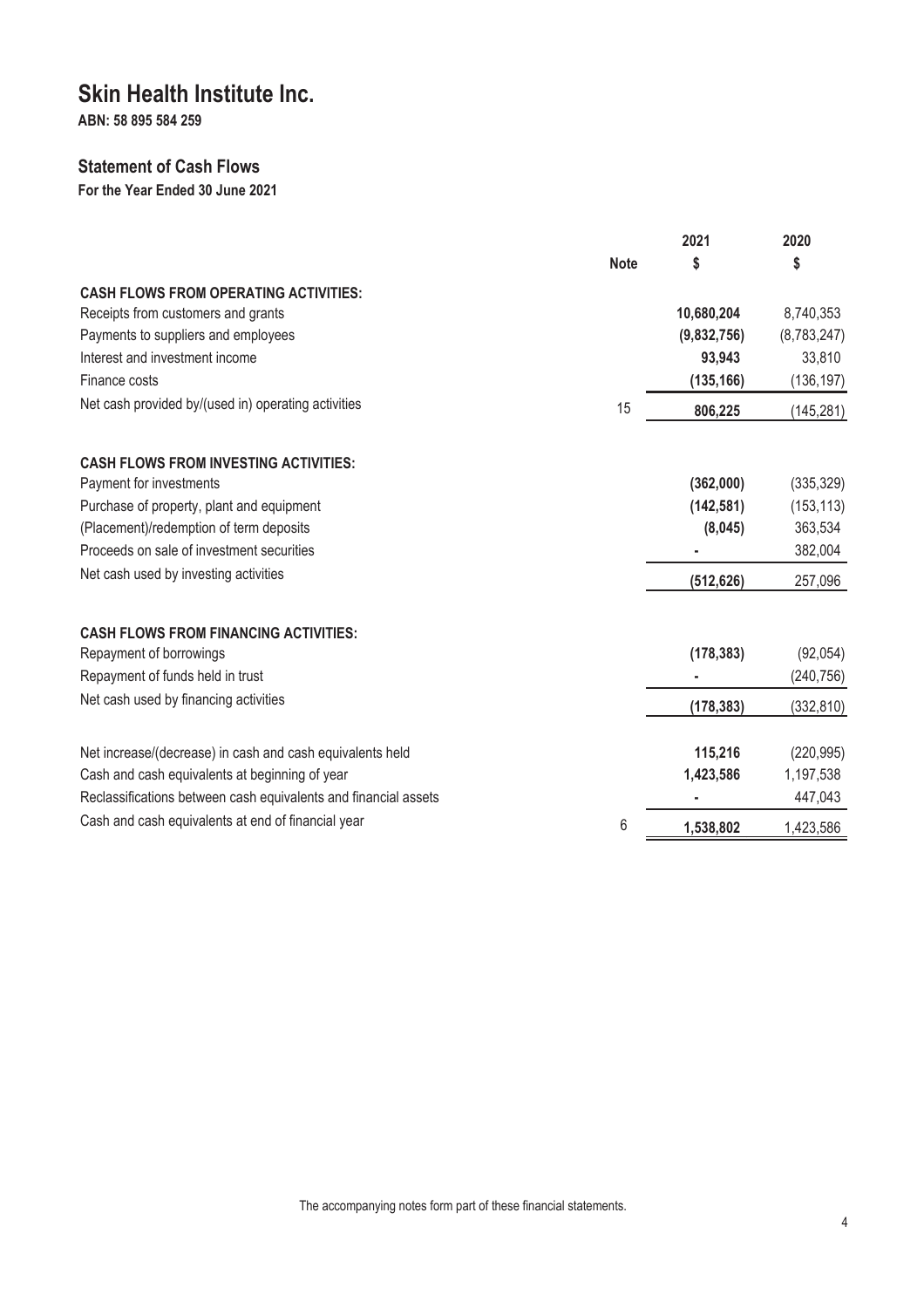**ABN: 58 895 584 259**

# **Notes to the Financial Statements**

### **For the Year Ended 30 June 2021**

The financial statements cover Skin Health Institute Inc. as an individual entity. Skin Health Institute Inc. is a not-for-profit Association incorporated in Victoria under the *Associations Incorporation Reform Act (Vic) 2012*.

This financial report is a special purpose financial report prepared in order to satisfy the financial reporting requirements of the *Associations Incorporation Reform Act (Vic) 2012* and the *Australian Charities and Not-for-profits Commission Act 2012*.The committee has determined that the association is not a reporting entity.

### **1 Basis of Preparation**

Skin Health Institute Inc. is an association incorporated and domiciled in Victoria. The committee members' have prepared the financial statements on the basis that the association is a non-reporting entity because there are no users dependent on a general purpose financial report. The financial report is therefore a special purpose financial report that has been prepared in accordance with the mandatory Australian Accounting Standards applicable to entities reporting under the *Associations Incorporation Reform Act (Vic) 2012* and the *Australian Charities and Not-for-profits Commission Act 2012*.

#### Statement of Compliance

The financial statements have been prepared in accordance with the recognition and measurement requirements of the Australian Accounting Standards and Accounting Interpretations, except as described below, and the disclosure requirements of AASB 101 *Presentation of Financial Statements*, AASB 107 *Statement of Cash Flows*, AASB 108 *Accounting Policies, Changes in Accounting Estimates and Errors* and AASB 1054 *Australian Additional Disclosures*.

The recognition and measurement requirements that have not been complied with are those in AASB119 Employee Benefits. The accounting policy applied is detailed in Note 2(g).

The Association has concluded that the requirements set out in AASB 10 *Consolidated Financial Statements* and AASB 128 *Investments in Associates and Joint Ventures* is not applicable as the initial assessment on its interests in other entities indicated that it does not have any subsidiaries, associates or joint ventures.

The financial statements, except for the cash flow information, have been prepared on an accrual basis and are based on historical costs unless otherwise stated in the notes. Material accounting policies adopted in the preparation of these financial statements are presented below and have been consistently applied unless stated otherwise. The amounts presented in the financial statements have been rounded to the nearest dollar.

#### **2 Summary of Significant Accounting Policies**

#### **(a) Revenue**

Revenue from contracts with customers

Medical services

Revenue from the provision of services is recognised at the time the service is provided to patients.

Grants and donations

When the Association received grants and donations it assesses whether a contract exists and whether that contract is enforceable and has sufficiently specific performance obligations in accordance with AASB 15.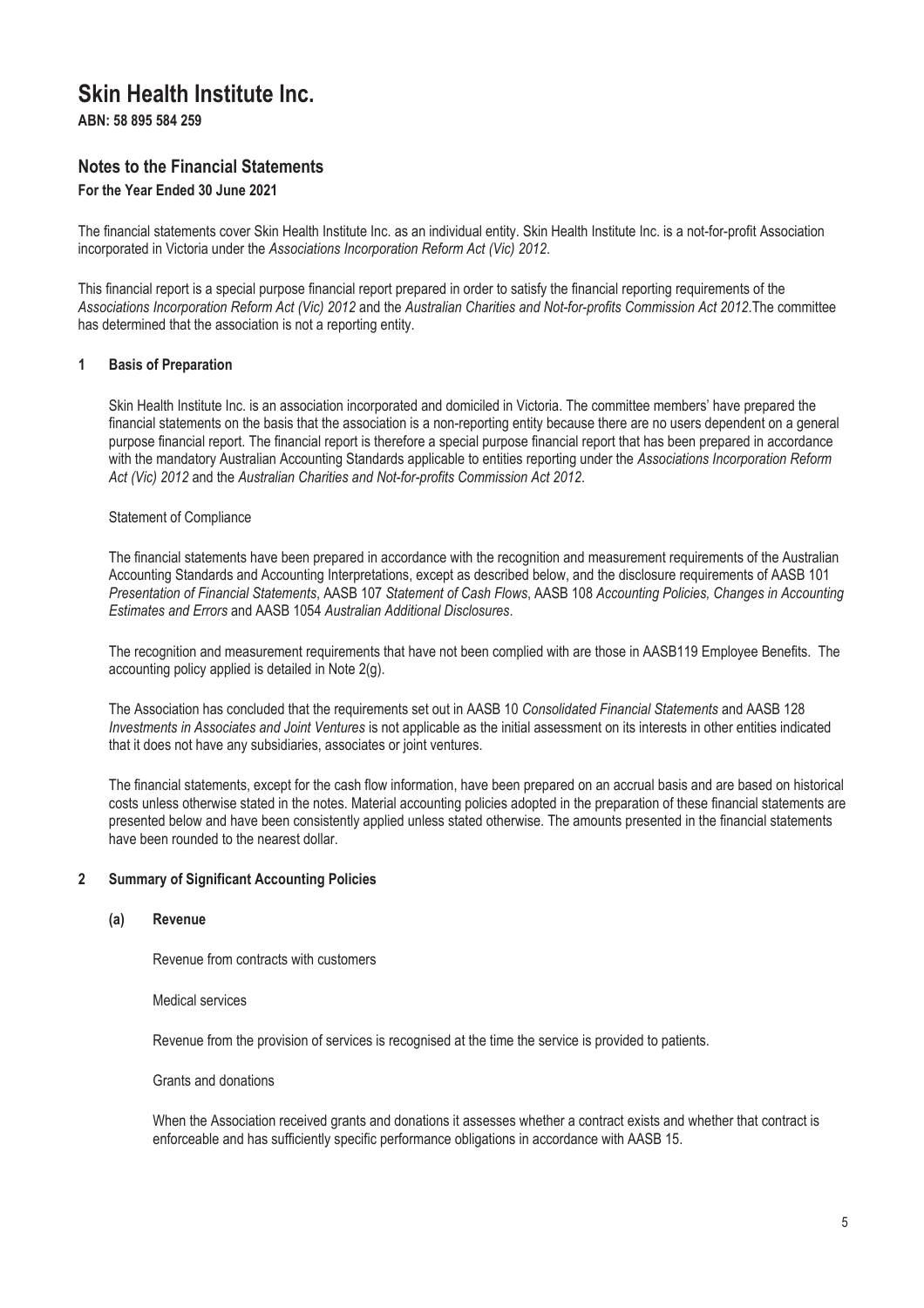**ABN: 58 895 584 259**

# **Notes to the Financial Statements**

**For the Year Ended 30 June 2021**

### **2 Summary of Significant Accounting Policies**

#### **(a) Revenue**

When these conditions are satisfied, the Association:

- identifies each performance obligation relating to the grant or donation;
- recognises a contract liability for its obligations under the contract; and
- recognises revenue as it satisfied its performance obligations.

When the contract is not enforceable or does not have sufficient specific performance obligations, the grant or donation is recognised immediately in profit or loss.

Government grants under the Australian Government cash flow boost initiative have been recognised as revenue. The Association became entitled to receive the grants, which was assessed to be the time at which the applicable Activity Statements were lodged with the Australian Taxation Office.

#### Interest income

Interest income is recognised using the effective interest method, which for floating rate financial instruments is the rate inherent in the instrument.

#### Rental income

Investment property revenue is recognised on a straight-line basis over a period of the lease term so as to reflect a constant periodic rate of return on the net investment.

All revenue is stated net of the amount of goods and services tax (GST).

### **(b) Income Tax**

The Association is exempt from income tax under Division 50 of the *Income Tax Assessment Act 1997*. Skin Health Institute Inc. is a registered charity with the Australian Charities and Not-for-profits Commission.

# **(c) Goods and Services Tax (GST)**

Revenues, expenses and assets are recognised net of the amount of GST, except where the amount of GST incurred is not recoverable from the Australian Tax Office. In these circumstances, the GST is recognised as part of the cost of acquisition of the asset or as part of an item of the expense. Receivables and payables in the statement of financial position are shown inclusive of GST.

#### **(d) Cash and cash equivalents**

Cash and cash equivalents comprises cash on hand, deposits held at call with banks, other short-term highly liquid investments with original maturities of three months or less, and bank overdrafts. Bank overdrafts are shown within current liabilities in the statement of financial position.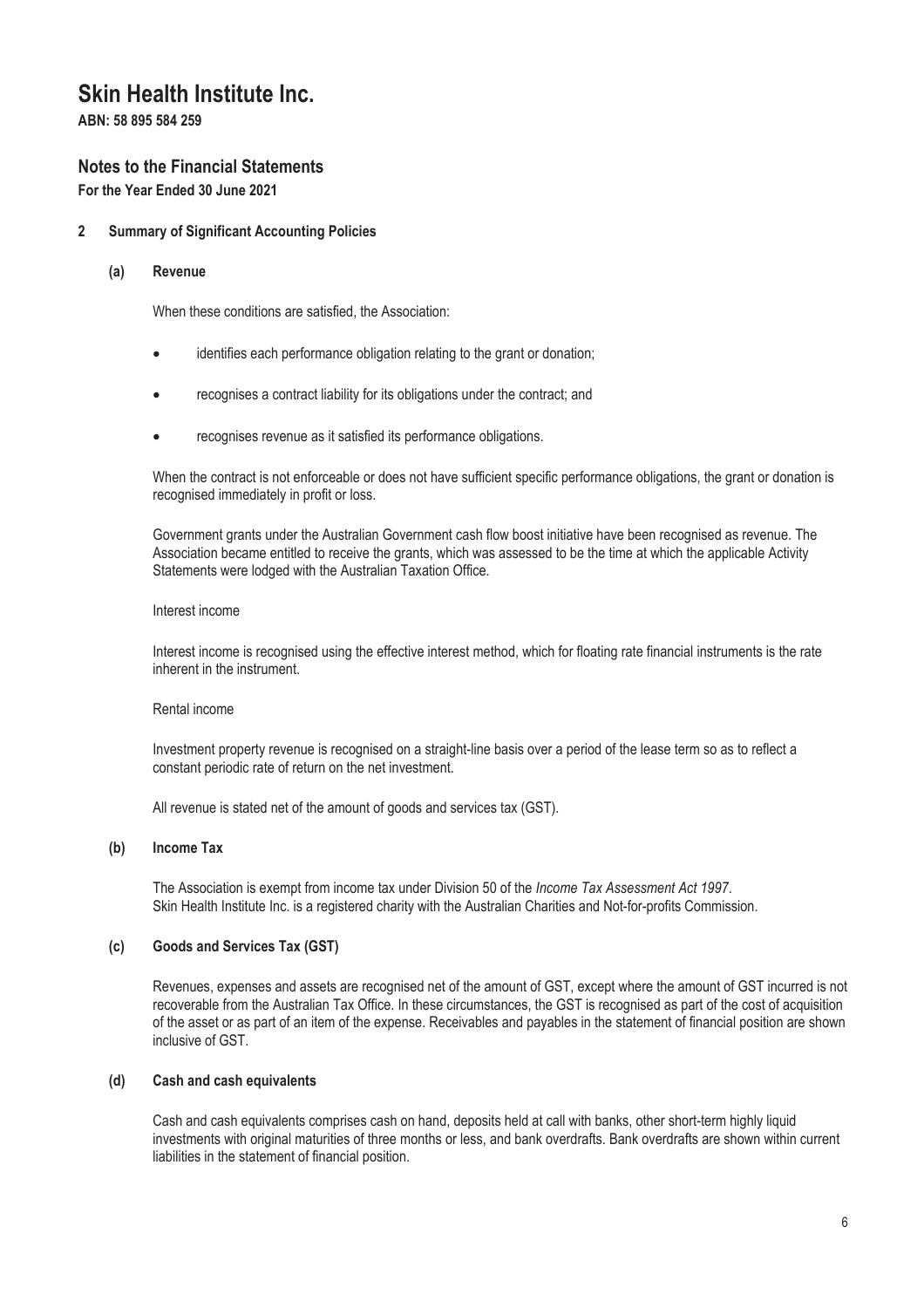**ABN: 58 895 584 259**

# **Notes to the Financial Statements**

**For the Year Ended 30 June 2021**

### **2 Summary of Significant Accounting Policies**

#### **(e) Property, Plant and Equipment**

Each class of property, plant and equipment is carried at cost or fair value less, where applicable, any accumulated depreciation and impairment of losses.

Items of property, plant and equipment acquired for nil or nominal consideration have been recorded at the acquisition date fair value.

#### **Land and buildings**

Land and buildings are measured using the revaluation model, based on periodic valuations by external independent valuers, less subsequent depreciation for buildings. The last valuation was completed in 2016.

Increases in the carrying amount arising on revaluation of land and buildings are credited to a revaluation reserve in equity. Decreases that offset previous increases of the same asset are charged against fair value reserves directly in equity; all other decreases are charged to the statement of comprehensive income.

### **Plant and equipment**

Plant and equipment are measured using the cost model. The carrying amount of plant and equipment is reviewed annually by the committee members to ensure it is not in excess of the recoverable amount from these assets. The recoverable amount is assessed on the basis of the expected net cash flows that will be received from the asset's employment and subsequent disposal.

### **Depreciation**

Property, plant and equipment, excluding freehold land, is depreciated on a straight-line basis over the asset's useful life to the Association, commencing when the asset is ready for use.

Leased assets and leasehold improvements are amortised over the shorter of either the unexpired period of the lease or their estimated useful life.

Previously revalued buildings are not depreciated.

The depreciation rates used for each class of depreciable asset are shown below:

| <b>Fixed asset class</b>         | <b>Depreciation rate</b> |
|----------------------------------|--------------------------|
| <b>Buildings</b>                 | 2.5%                     |
| Plant and equipment              | $3.5 - 50\%$             |
| Furniture, fixtures and fittings | $3.5 - 50\%$             |
| Computers and equipment          | $10 - 50%$               |
| Leasehold improvements           | $2.5 - 10\%$             |
| Surgical equipment               | $10 - 33.3%$             |

At the end of each annual reporting period, the depreciation method, useful life and residual value of each asset is reviewed. Any revisions are accounted for prospectively as a change in estimate.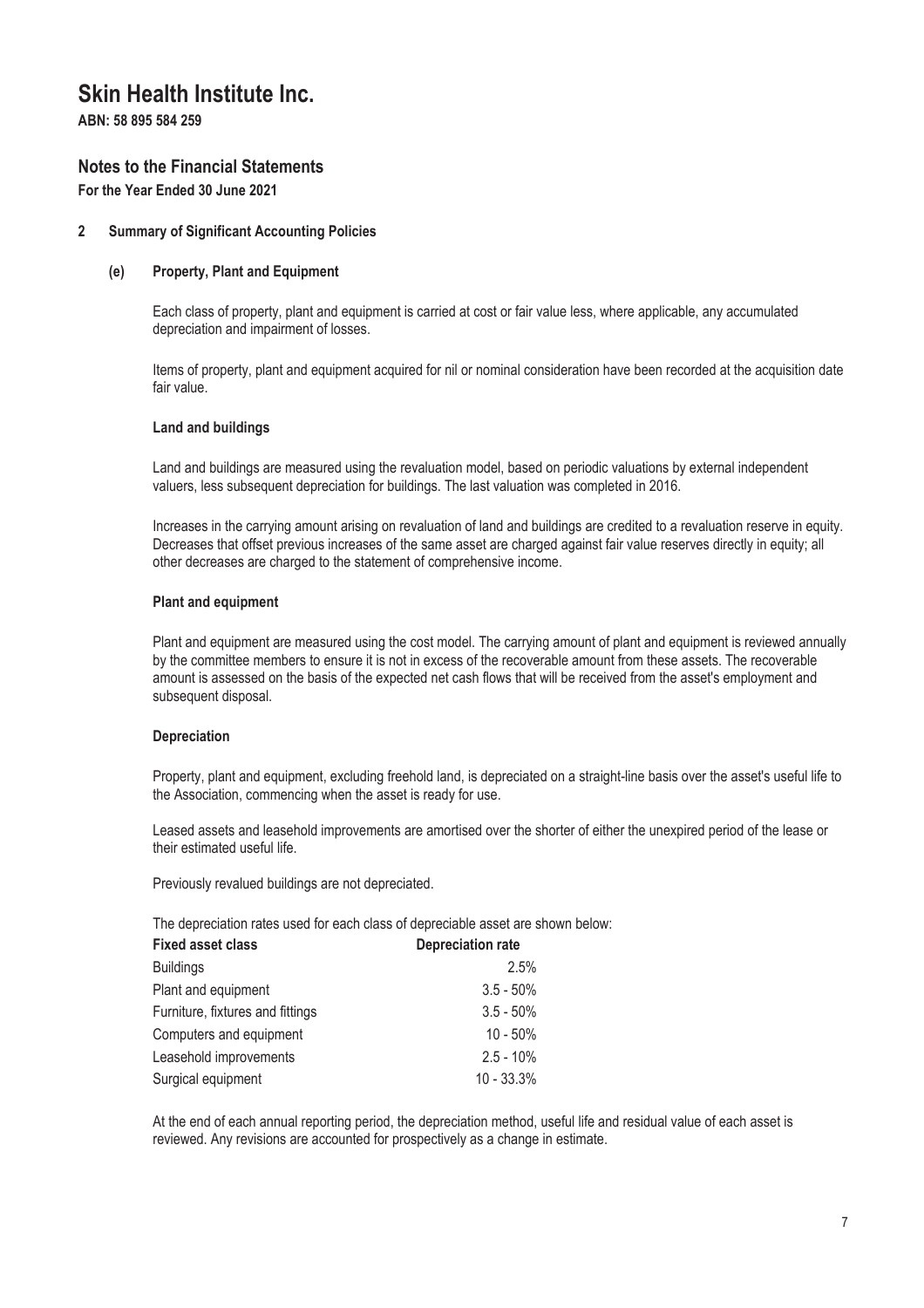**ABN: 58 895 584 259**

# **Notes to the Financial Statements**

**For the Year Ended 30 June 2021**

### **2 Summary of Significant Accounting Policies**

#### **(f) Financial instruments**

Financial instruments are recognised initially using trade date accounting, i.e. on the date that the Association becomes party to the contractual provisions of the instrument.

On initial recognition, all financial instruments are measured at fair value plus transaction costs (except for instruments measured at fair value through profit or loss where transaction costs are expensed as incurred).

*Financial Assets* 

#### Classification

Financial assets are divided into the following categories which are described in detail below:

- financial assets at fair value through profit or loss FVTPL;
- amortised cost.

Financial assets are not reclassified subsequent to their initial recognition unless Skin Health Institute Inc. changes its business model for managing financial assets.

#### *Financial assets at fair value through profit or loss*

Financial assets at fair value through profit or loss include marketable securities listed on the stock exchange, managed funds and term deposits.

All financial assets not classified as being measured at amortised cost or at fair value through other comprehensive income as described above are measured at FVTPL.

Net gains or losses, including any interest or dividend income are recognised in profit or loss.

#### *Amortised Cost*

Assets measured at amortised cost are financial assets where:

- the business model is to hold assets to collect contractual cash flows; and
- the contractual terms give rise on specified dates to cash flows are solely payment of principal and interest on the principal amount outstanding.

Skin Health Institute Inc's financial assets measured at amortised cost comprise trade and other receivables and cash and cash equivalents in the statement of financial position.

Subsequent to initial recognition, these assets are carried at amortised cost using the effective interest rate method less provision for impairment.

Interest income, foreign exchange gains or losses and impairment are recognised in the profit or loss. Gain or loss on derecognition is recognised in the profit or loss.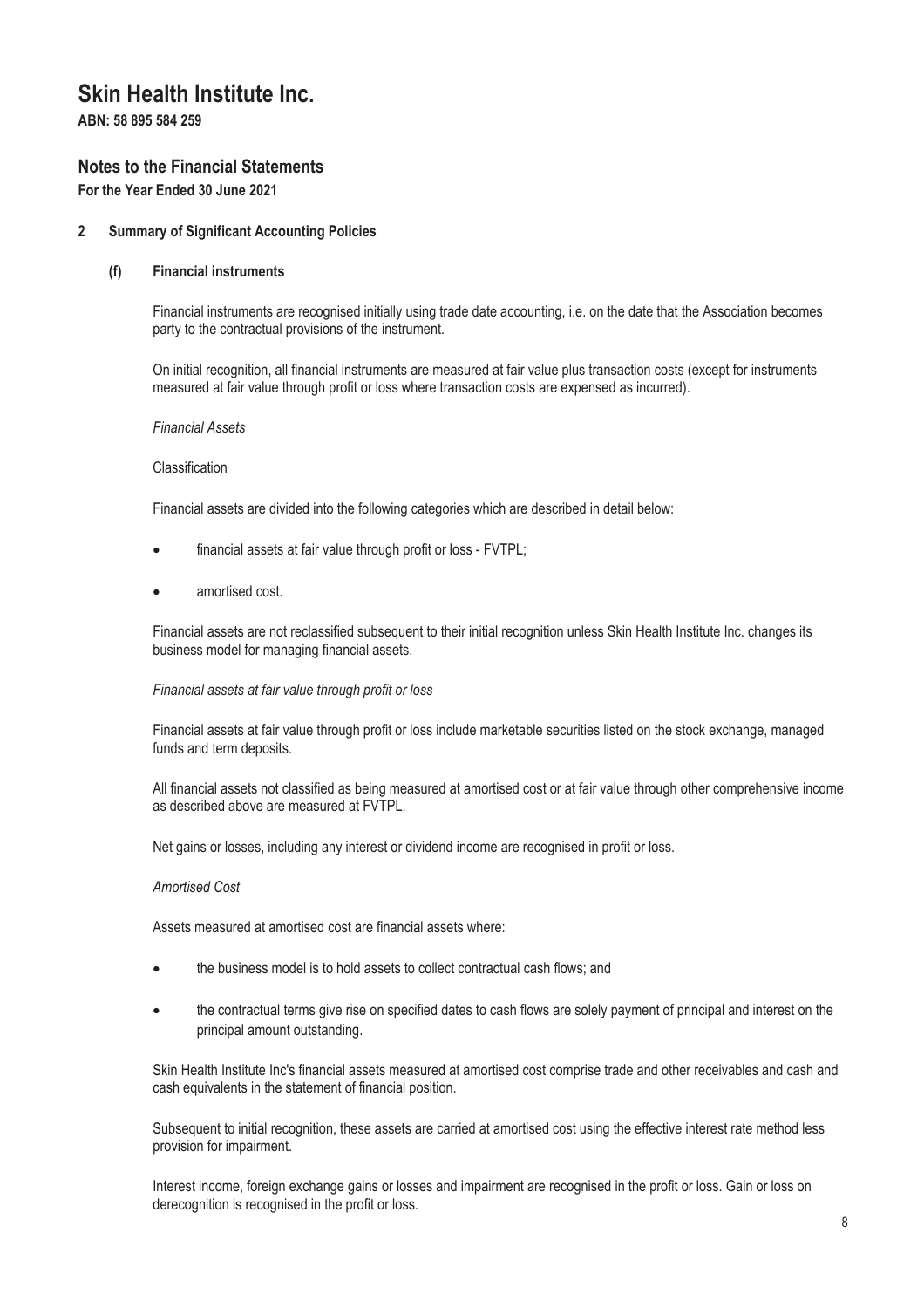**ABN: 58 895 584 259**

# **Notes to the Financial Statements**

**For the Year Ended 30 June 2021**

# **2 Summary of Significant Accounting Policies**

### **(f) Financial instruments**

### *Impairment of financial assets*

Impairment of financial assets is recognised on an expected credit loss (ECL) basis for the following assets:

### financial assets measured at amortised cost

#### Trade receivables

Impairment of trade receivables have been determined using the simplified approach in AASB 9 which uses an estimation of lifetime expected credit losses. Skin Health Institute Inc. has determined the probability of non-payment of the receivable and multiplied this by the amount of the expected credit loss arising from default.

The amount of impairment is recorded in a separate allowance account with the loss being recognised in the finance expense. Once the receivable is determined to be uncollectable then the gross carrying amount is written off against the associated allowance.

Where Skin Health Institute Inc. renegotiates the terms of trade receivables due from certain customers, the new expected cash flows are discounted at the original effective interest rate and any resulting difference to the carrying value is recognised in profit or loss.

#### Financial Liabilities

Skin Health Institute Inc. measures all financial liabilities initially at fair value less transaction costs, subsequently financial liabilities are measured as amortised cost using the effective interest rate method. The financial liabilities comprise trade payables, bank and other loans and finance lease liabilities.

### **(g) Employee benefits**

Provision is made for the entity's obligation for short-term employee benefits. Short-term employee benefits are benefits (other than termination benefits) that are expected to be settled wholly within 12 months after the end of the annual reporting period in which the employees render the related service, including wages, salaries, annual leave and sick leave. Short-term employee benefits are measured at the (undiscounted) amounts expected to be paid when the obligation is settled.

Provision for long service leave is accrued after 5 years of continued service by the employee at 30 June 2021.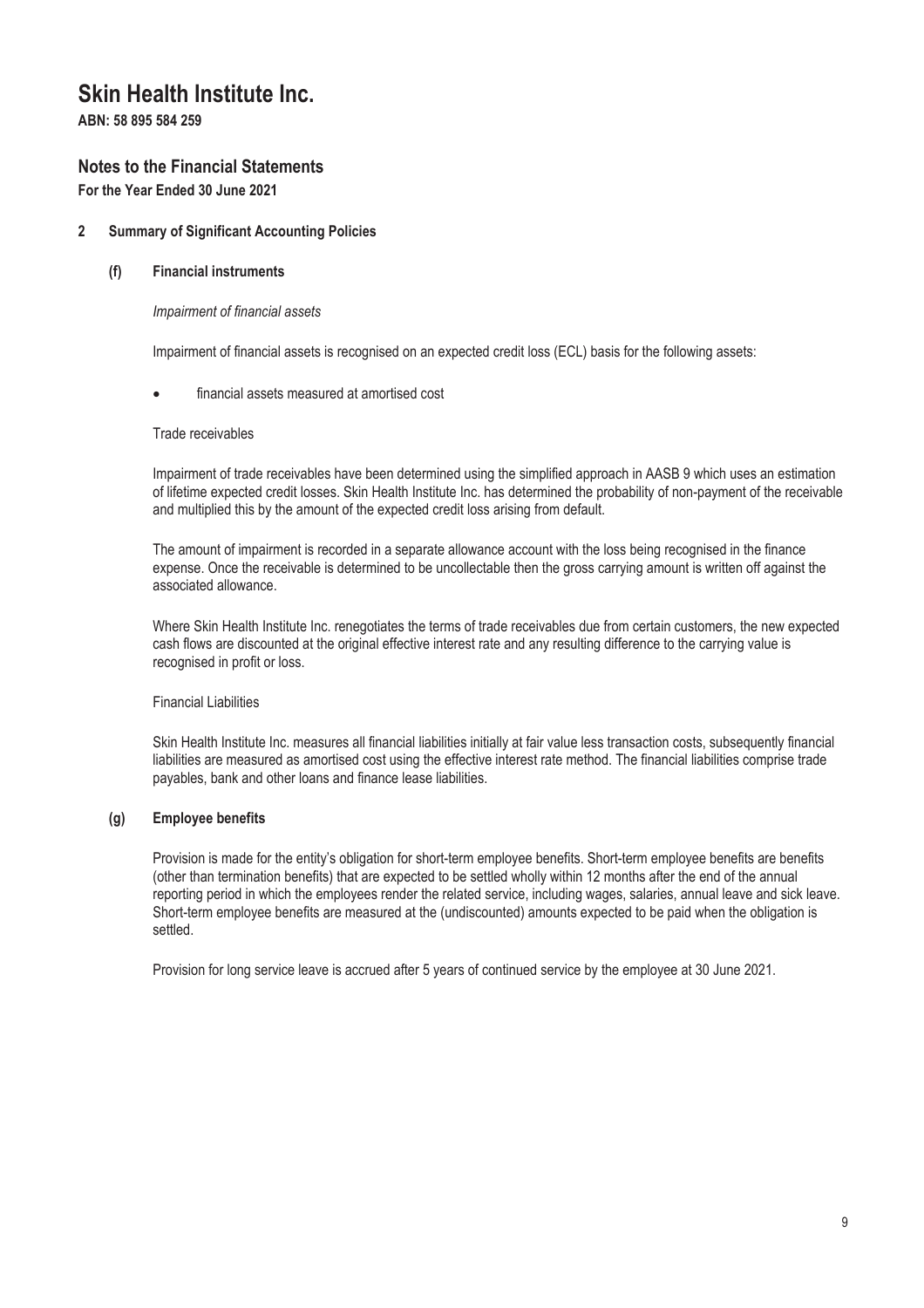**ABN: 58 895 584 259**

# **Notes to the Financial Statements**

**For the Year Ended 30 June 2021**

### **2 Summary of Significant Accounting Policies**

**(h) Leases**

At inception of a contract, the Association assesses whether a lease exists - i.e. does the contract convey the right to control the use of an identified asset for a period of time in exchange for consideration.

This involves an assessment of whether:

- The contract involves the use of an identified asset this may be explicitly or implicitly identified within the agreement. If the supplier has a substantive substitution right then there is no identified asset.
- The Association has the right to obtain substantially all of the economic benefits from the use of the asset throughout the period of use.
- The Association has the right to direct the use of the asset i.e. decision making rights in relation to changing how and for what purpose the asset is used.

At the lease commencement, the Association recognises a right-of-use asset and associated lease liability for the lease term. The lease term includes extension periods where the Association believes it is reasonably certain that the option will be exercised.

The right-of-use asset is measured using the cost model where cost on initial recognition comprises of the lease liability, initial direct costs, prepaid lease payments, estimated cost of removal and restoration less any lease incentives received.

The right-of-use asset is depreciated over the lease term on a straight line basis and assessed for impairment in accordance with the impairment of assets accounting policy.

The lease liability is initially measured at the present value of the remaining lease payments at the commencement of the lease. The discount rate is the rate implicit in the lease, however where this cannot be readily determined then the Association's incremental borrowing rate is used.

Subsequent to initial recognition, the lease liability is measured at amortised cost using the effective interest rate method. The lease liability is remeasured whether there is a lease modification, change in estimate of the lease term or index upon which the lease payments are based (e.g. CPI) or a change in the Association's assessment of lease term.

Where the lease liability is remeasured, the right-of-use asset is adjusted to reflect the remeasurement or is recorded in profit or loss if the carrying amount of the right-of-use asset has been reduced to zero.

Leased assets that have previously been capitalised within property, plant and equipments have not been reclassified as right of use assets in the current year.

### Exceptions to lease accounting

Leases with a term of 12 months or less or leases of low value underlying assets will be exempted from the accounting treatment above. The Association recognises the payments associated with these leases as an expense on a straight-line basis over the lease term.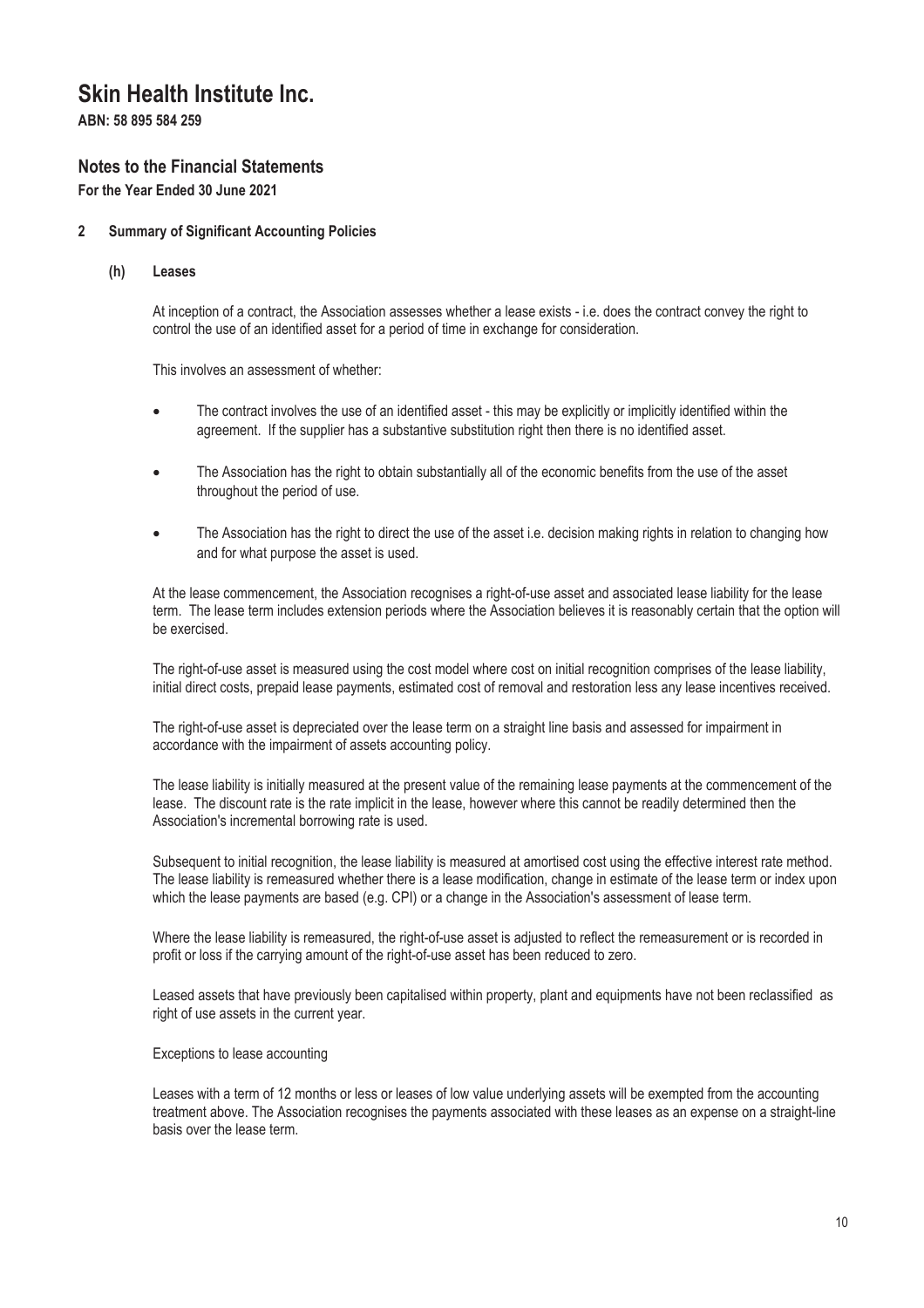**ABN: 58 895 584 259**

# **Notes to the Financial Statements**

**For the Year Ended 30 June 2021**

# **2 Summary of Significant Accounting Policies**

**(h) Leases**

Association as a lessor

When the association is a lessor, the lease is classified as either an operating or finance lease at inception date based on whether substantially all of the risks and rewards incidental to ownership of the underlying asset have been transferred to the lessee. If the risks and rewards have been transferred then the lease is classified as a finance lease, otherwise it is an operating lease.

The lease income from operating leases is recognised on a straight line basis over the lease term. Expected future lease income has been disclosed in Note 14(b).

# **3 Critical Accounting Estimates and Judgments**

The committee members make estimates and judgements during the preparation of these financial statements regarding assumptions about current and future events affecting transactions and balances.

These estimates and judgements are based on the best information available at the time of preparing the financial statements, however as additional information is known then the actual results may differ from the estimates.

The significant estimates and judgements made have been described below.

### **Property held at fair value**

An independent valuation of property (land and buildings) carried at fair value was carried out on 5 October 2016. The valuation approach adopted was the Income Capitalisation Approach. This method involves the addition of market rent for the various components of the property, and the deductions of outgoings (where appropriate) to determine the net market income of the property.

The Committee members has given consideration to the fair value to be disclosed for the property situated at 80 Drummond Street Carlton ("The Property") in the financial report for the year ended 30 June 2021.

The Committee members noted that a formal valuation was undertaken by Mr Sam Lipshut of Charter Keck Cramer and his report was issued on 21 October 2016. The Committee members have accepted this valuation as still being current, relevant and reflective of the fair value of the property for the purposes of disclosure in the financial reports for the year ended 30 June 2021.

### **Receivables**

The receivables at reporting date have been reviewed to determine whether there is any objective evidence that any of the receivables are impaired. An impairment provision is included for any receivable where the entire balance is not considered collectible. No provision for impairment has been raised as at 30 June 2021.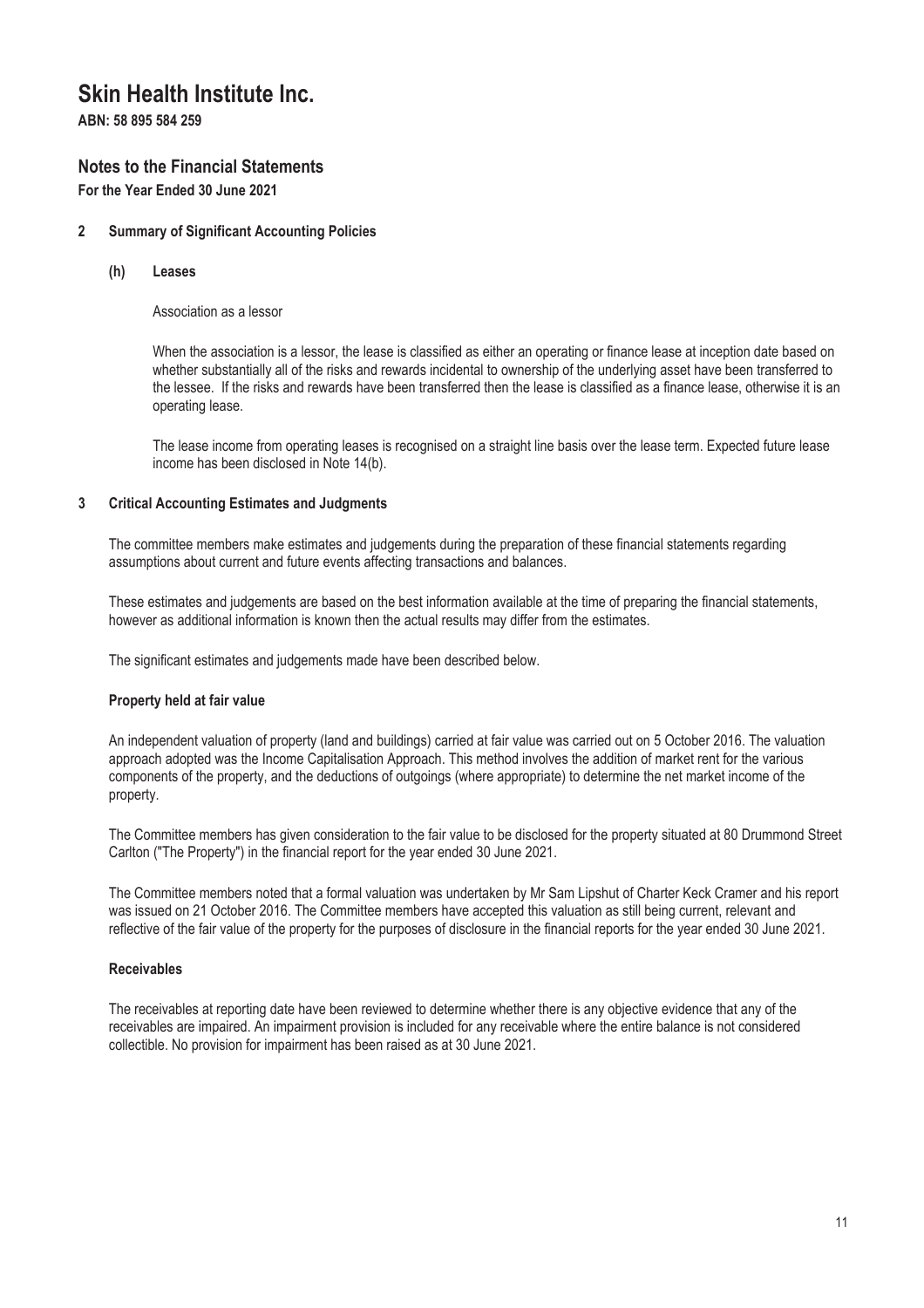**ABN: 58 895 584 259**

# **Notes to the Financial Statements**

**For the Year Ended 30 June 2021**

# **4 Revenue**

|                                         | 2021      | 2020      |
|-----------------------------------------|-----------|-----------|
|                                         | \$        | \$        |
| Revenue from contracts with customers   |           |           |
| - Revenue from services                 | 4,178,389 | 4,255,486 |
| - Other government subsidies            | 1,232,750 | 743,450   |
| - Trials income                         | 1,056,476 | 958,349   |
| - Sponsorship income                    | 985,875   | 1,214,500 |
| - Government and other education grants | 730,689   | 703,953   |
| - Donations & bequests                  | 595,018   | 66,291    |
| - Conferences and meetings              | 377,103   | 184,002   |
| - Rental Income                         | 257,877   | 338,831   |
| - Interest and investment income        | 202,516   | 22,894    |
| - Subscriptions                         | 183,470   | 175,150   |
| - Other income                          | 92,715    | 140,887   |
|                                         | 9,892,878 | 8,803,793 |

# **5 Result for the Year**

| <b>Significant Expenses</b>      |         |         |
|----------------------------------|---------|---------|
| Distribution of funds - ASCD     | 338,696 | 67.232  |
| Depreciation                     | 135,275 | 109,006 |
| Finance costs                    | 135.166 | 136,197 |
| Branding and fundraising expense | ٠       | 98,634  |
| Auditor remuneration             | 17,850  | 17,850  |

Distribution of funds to ASCD occured on separation of ASCD from the Skin Health Institute. The amounts distributed were in relation to accumulated profits.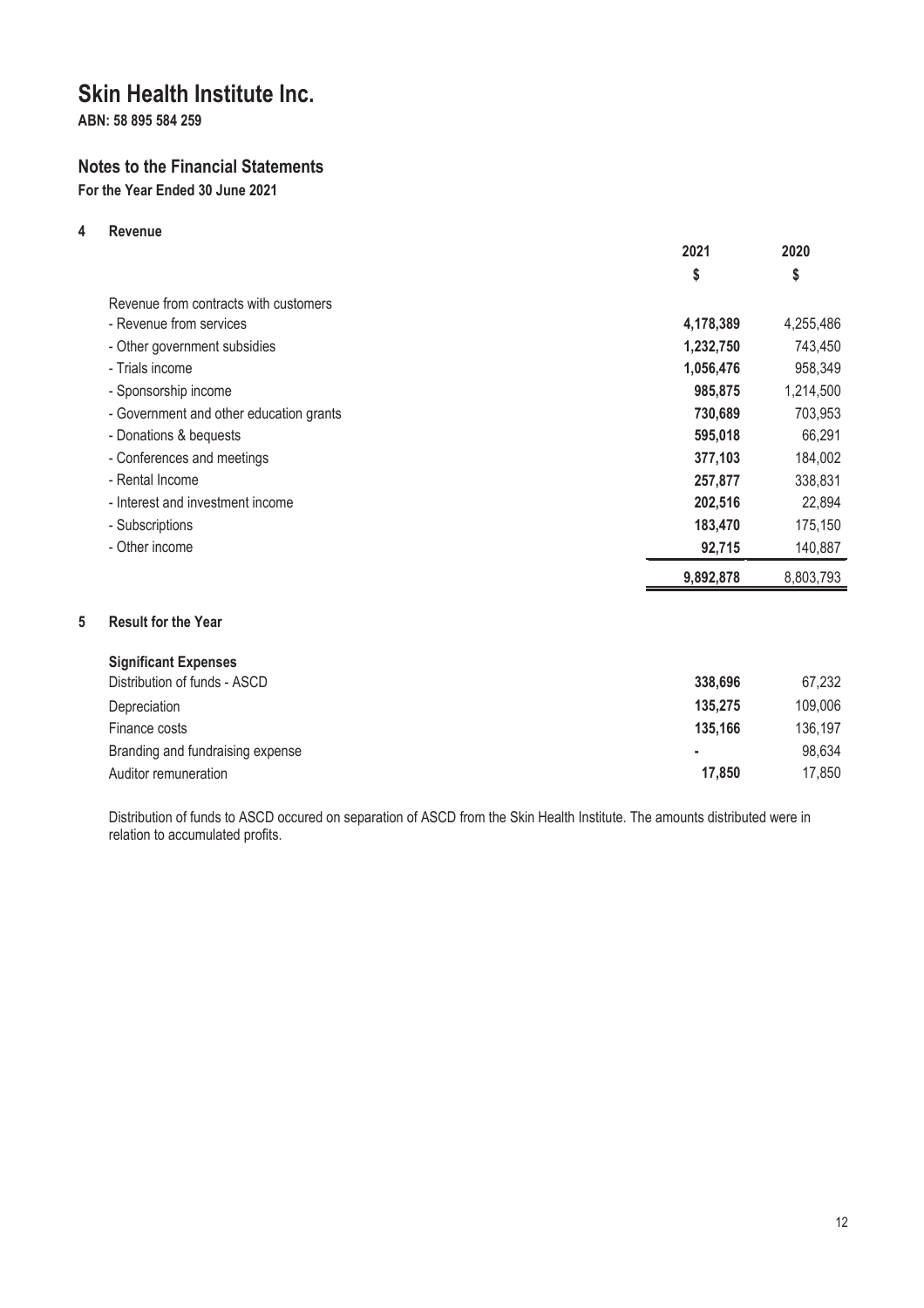**ABN: 58 895 584 259**

# **Notes to the Financial Statements**

**For the Year Ended 30 June 2021**

### **6 Cash and cash equivalents**

|               | 2021      | 2020      |
|---------------|-----------|-----------|
|               |           | S         |
| Cash on hand  | 175       | 201       |
| Cash at bank  | 1,538,627 | 976,342   |
| Term deposits | ٠         | 447,043   |
|               | 1,538,802 | 1,423,586 |

### **7 Trade and other receivables**

|                      | 747,806 | 779.835 |
|----------------------|---------|---------|
| Government subsidies | ٠       | 291,450 |
| Sundry receivables   | 5,820   | 5.978   |
| Trade receivables    | 741,986 | 482,407 |
| <b>CURRENT</b>       |         |         |

The carrying value of trade receivables is considered a reasonable approximation of fair value due to the short-term nature of the balances. The maximum exposure to credit risk at the reporting date is the fair value of each class of receivable in the financial statements.

| 8 | <b>Financial assets</b> |           |                          |
|---|-------------------------|-----------|--------------------------|
|   | Managed Investments     | 1.434.065 | 963,492                  |
|   | Term deposits           | 8.045     | $\overline{\phantom{a}}$ |
|   | Total financial assets  | 1,442,110 | 963,492                  |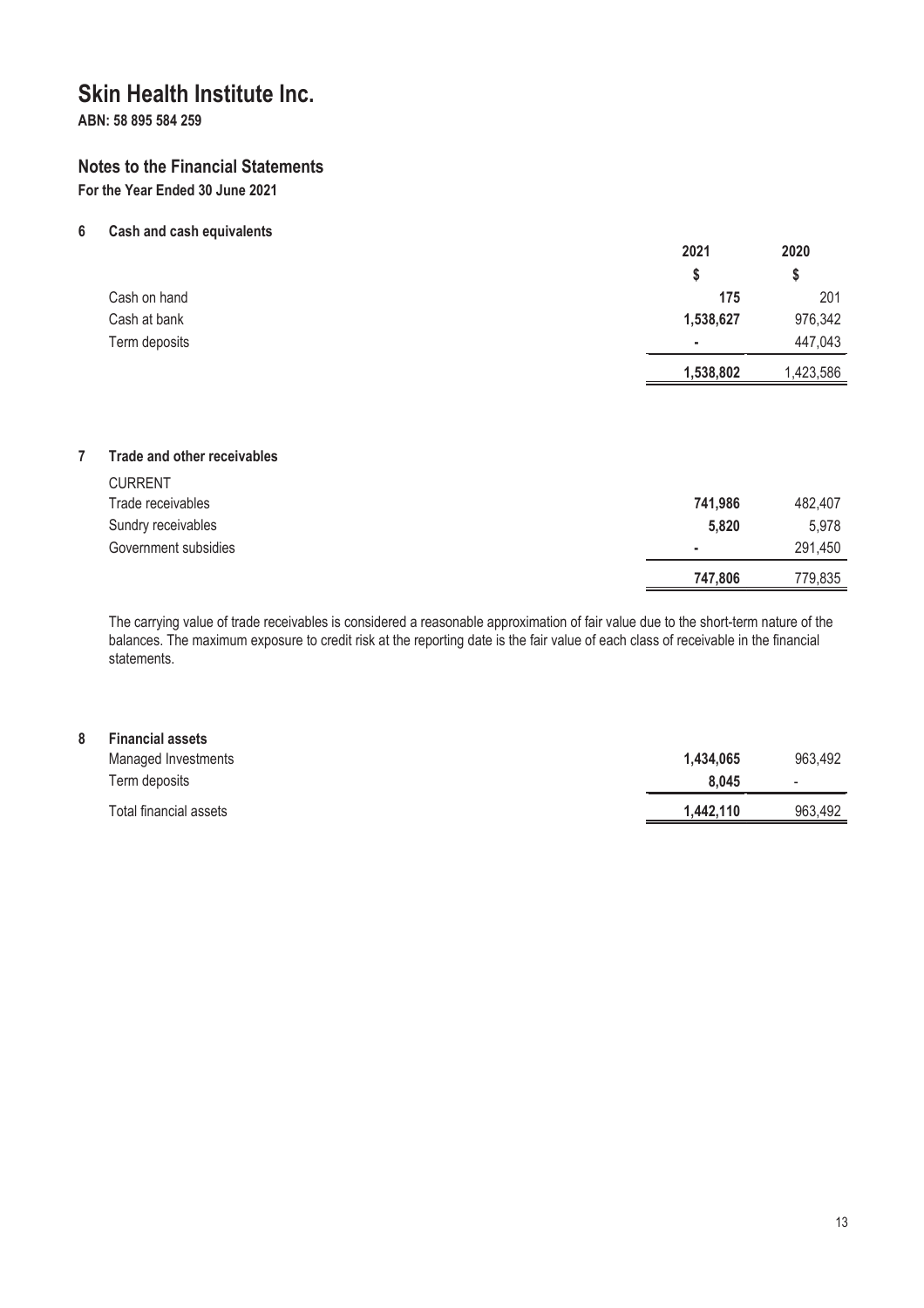**ABN: 58 895 584 259**

# **Notes to the Financial Statements**

**For the Year Ended 30 June 2021**

# **9 Property, plant and equipment**

| \$<br>\$                                                                                 |                            |
|------------------------------------------------------------------------------------------|----------------------------|
|                                                                                          |                            |
| <b>LAND AND BUILDINGS</b>                                                                |                            |
| Freehold land<br>7,910,861<br>At fair value                                              | 7,910,861                  |
| 7,910,861<br><b>Total Land</b>                                                           | 7,910,861                  |
| <b>Buildings</b><br>At fair value<br>2,705,155                                           | 2,680,603                  |
| (275, 977)<br>Accumulated depreciation                                                   | (229, 130)                 |
| Total buildings<br>2,429,178                                                             | 2,451,473                  |
| 10,340,039<br>Total land and buildings                                                   | 10,362,334                 |
| PLANT AND EQUIPMENT                                                                      |                            |
| Plant and equipment<br>1,585,020<br>At cost<br>(1, 191, 498)<br>Accumulated depreciation | 1,485,883<br>(1, 121, 962) |
| 393,522<br>Total plant and equipment                                                     | 363,921                    |
| 10,733,561<br>Total property, plant and equipment                                        | 10,726,255                 |

The land and buildings were revalued during the year ended 30 June 2017. The fair value adjustment resulted in an increase to the carrying value of land and buildings and the asset revaluation reserve of \$260,860.

# **10 Trade and other payables**

|                                      | 1,012,523 | 1,281,619 |
|--------------------------------------|-----------|-----------|
| Sundry payables and accrued expenses | 4.501     | 3,541     |
| Trade payables                       | 948,884   | 938,937   |
| Funds held in trust                  |           | 283,212   |
| Other accruals                       | 50,847    | 48,411    |
| Lease bonds held                     | 8.291     | 7.518     |
| <b>CURRENT</b>                       |           |           |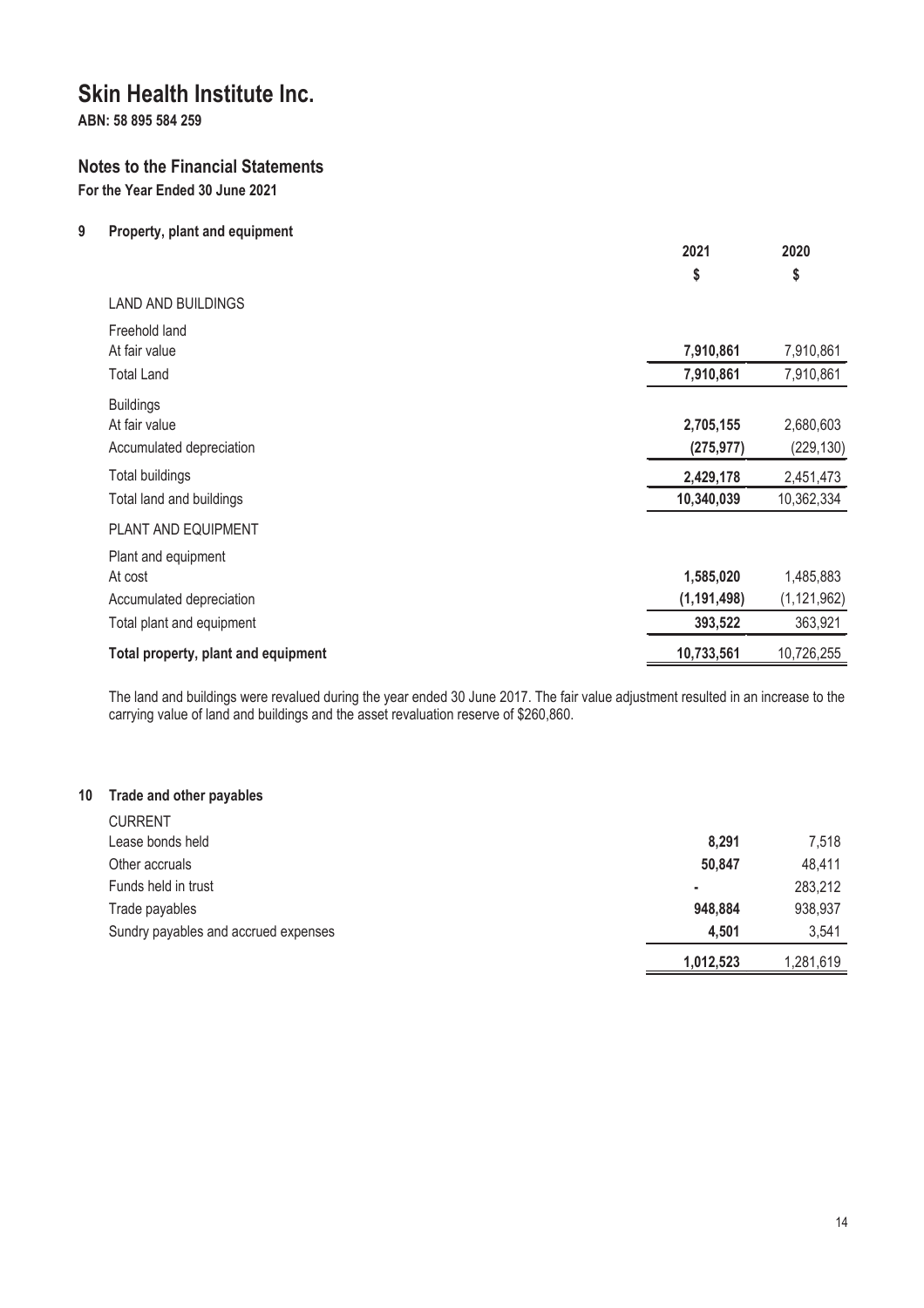**ABN: 58 895 584 259**

# **Notes to the Financial Statements**

**For the Year Ended 30 June 2021**

### **11 Borrowings**

|                                                 |    | 2021<br>\$          | 2020<br>\$          |
|-------------------------------------------------|----|---------------------|---------------------|
| <b>CURRENT</b><br>Lease liability<br>Bank loans | 14 | 56,525<br>2,898,188 | 76,823<br>2,998,188 |
| <b>Total current borrowings</b>                 |    | 2,954,713           | 3,075,011           |
| NON-CURRENT<br>Lease liability                  | 14 | 51,398              | 109,483             |
| <b>Total non-current borrowings</b>             |    | 51,398              | 109,483             |

# **Commercial Bill**

The commercial bill held with Bank of Melbourne is secured by a registered mortgage over the freehold property of the association. The total facility available is \$3,500,000 of which \$2,898,188 is drawn down as at 30 June 2021. The commercial bill has expired on 29 October 2021 and was subsequently refinanced with NAB for a further period of one year and has a facility limit of \$3,000,000.

### **12 Provisions**

**13 Other liabilities**

| <b>CURRENT</b>                                      |         |         |
|-----------------------------------------------------|---------|---------|
| Annual leave                                        | 376,697 | 437,867 |
| Long service leave                                  | 274,882 | 287,497 |
|                                                     | 651,579 | 725,364 |
| NON-CURRENT                                         |         |         |
| Long Service Leave                                  | 4,578   | 29,428  |
|                                                     | 4,578   | 29,428  |
|                                                     |         |         |
| <b>Other liabilities</b>                            |         |         |
| <b>CURRENT</b>                                      |         |         |
| Unearned grant funding and fees received in advance | 904,415 | 281,167 |
|                                                     | 904,415 | 281,167 |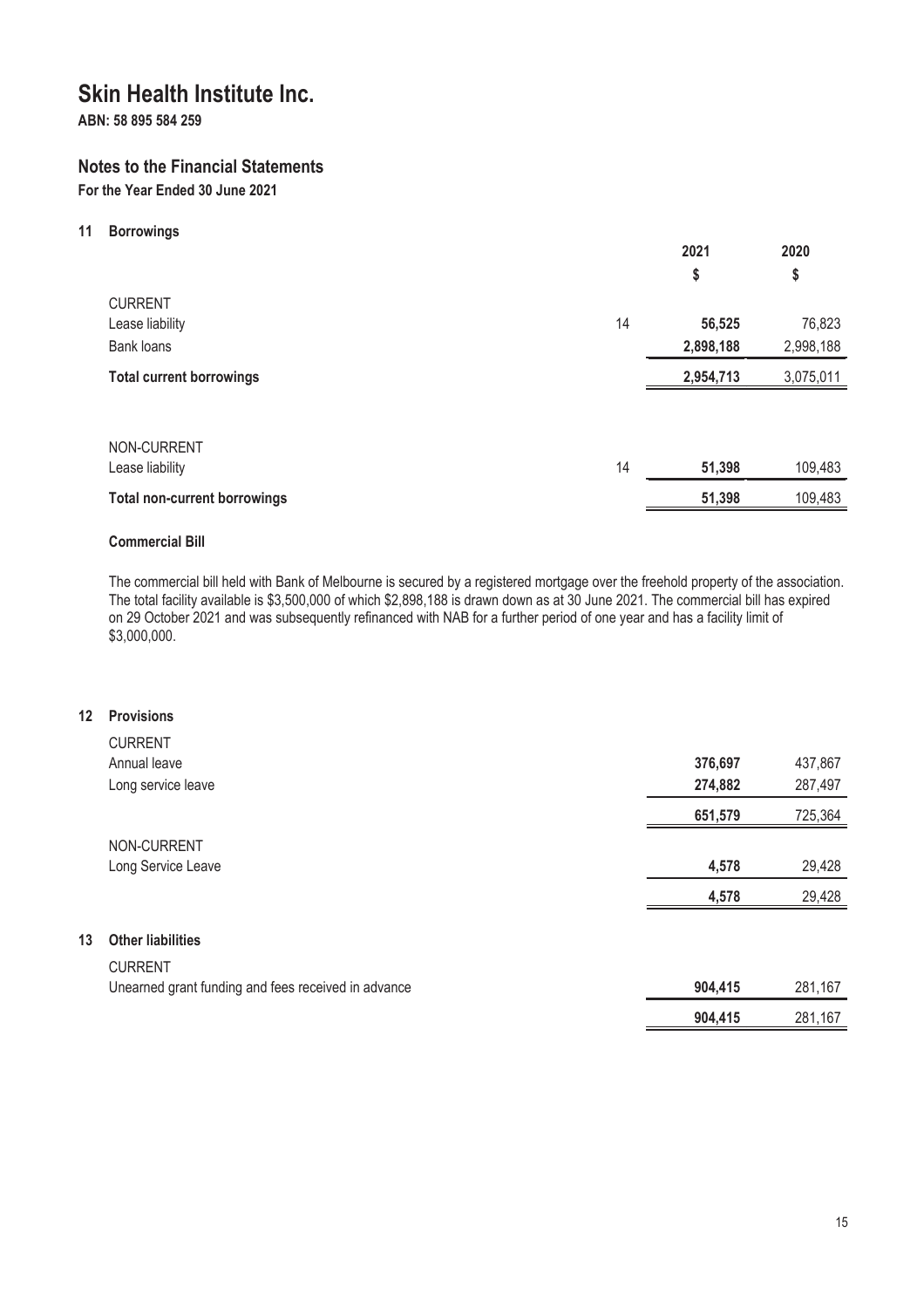**ABN: 58 895 584 259**

# **Notes to the Financial Statements**

**For the Year Ended 30 June 2021**

# **14 Capital and Leasing Commitments**

**(a) Finance Leases**

|                                   | 2021    | 2020      |
|-----------------------------------|---------|-----------|
|                                   | Ş       | S         |
| Minimum lease payments:           |         |           |
| - not later than one year         | 60.967  | 86,797    |
| - between one year and five years | 55,047  | 116,014   |
| Minimum lease payments            | 116,014 | 202,811   |
| Less: finance changes             | (8,095) | (16, 508) |
| Present value of minimum lease    |         |           |
| payments                          | 107,919 | 186,303   |

**2021**

**2020**

Finance leases are in place for the following:

- Air conditioning system which has a term of 10 years. This lease is due to expire on 15 November 2024.

- Software has a lease term of 5 years. This lease is due to expire in April 2022.

- Cryostat machine which has a lease term of 5 years. This lease is due to expire in August 2022.

- Dell computer equipment which has a lease term of 3 years. This lease is due to expire in March 2022.

### **(b) Low Value Leases**

| - not later than one year         | 16,689 | 13.051 |
|-----------------------------------|--------|--------|
| - between one year and five years | 44.742 | 25.131 |
|                                   | 61.431 | 38,182 |

Operating leases have been have been taken out for recliner chairs, computer equipment, franking machine and photocopiers. Lease payments are fixed over the term of the lease which range between 2 and 5 years. These leases are low value for the purposes of AASB 16.

#### **Operating lease commitments receivable**

Skin Health Institute Inc. leases out its owned property under commercial leases. These non-cancellable leases have terms between 4 and 12 years. All leases include an option for Skin Health Institute Inc. to increase rent by CPI on an annual basis.

The future minimum lease receipts under non-cancellable leases are:

| - no later than 1 year       | 295.343 | 295.343 |
|------------------------------|---------|---------|
| - between 1 year and 5 years | 421.890 | 616.910 |
| - greater than 5 years       | ٠       | 67.392  |
| Total minimum lease payments | 717.233 | 979,645 |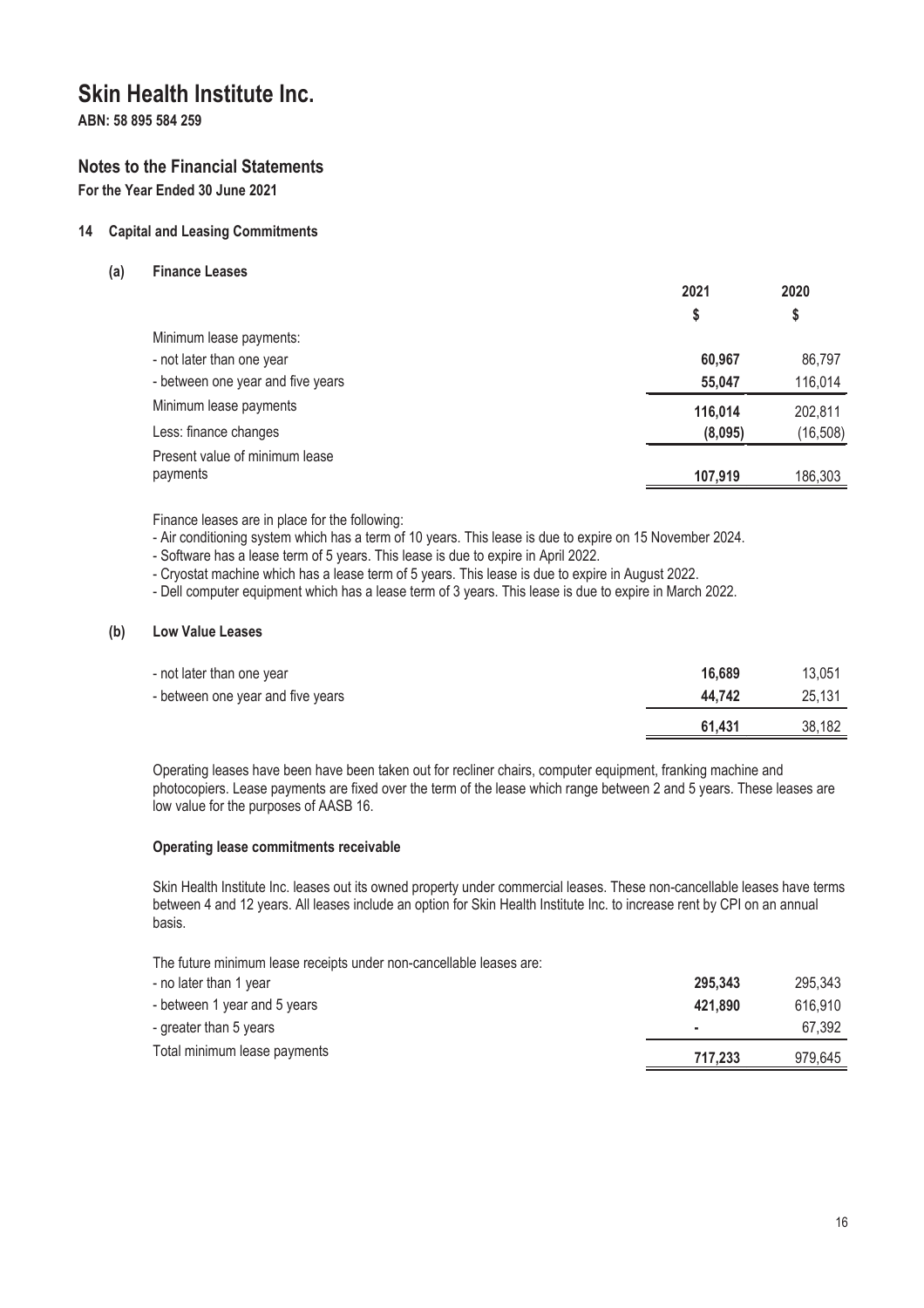**ABN: 58 895 584 259**

# **Notes to the Financial Statements**

**For the Year Ended 30 June 2021**

### **15 Cash Flow Information**

Reconciliation of result for the year to cashflows from operating activities

|                                                            | 2021       | 2020       |
|------------------------------------------------------------|------------|------------|
|                                                            | \$         | \$         |
| Result for the year                                        | 430,482    | (204, 665) |
| Non-cash flows in result:                                  |            |            |
| - depreciation                                             | 135,275    | 109,006    |
| - net gain on disposal of property, plant and equipment    |            | 409        |
| - (gain)/loss on financial asset (realised and unrealised) | (108, 573) | 32,318     |
| Changes in assets and liabilities:                         |            |            |
| - decrease/(increase) in trade and other receivables       | 32,030     | (229, 689) |
| - decrease/(increase) in other non-current assets          | 61,494     | 52,513     |
| - (decrease)/increase in trade and other payables          | (269, 096) | 158,110    |
| - increase/(decrease) in other non-current liabilities     | 623,248    | (63, 605)  |
| - (decrease)/increase in provisions                        | (98, 635)  | 322        |
| Cashflows from operations                                  | 806,225    | (145, 281) |

### **16 Contingent Liabilities**

Estimates of the potential financial effect of contingent liabilities that may become payable:

#### **JobKeeper Extension 2.0**

Subsequent to year-end, the Institute determined in conjunction with external expert advice that it was ineligible to receive the Jobkeeper 2.0 extension payment of \$544,200, received during the year ended 30 June 2021. The institute has engaged external expert advice to write to the Australian Tax Office (ATO) requesting the Commissioner to exercise his discretion and allow the Skin Health Institute Inc. to retain the amounts received. A contingent liability to repay this amount exists pending the conclusion of this matter with the ATO. The accounts have been prepared on the basis that it is not probable that repayment will be required.

#### **17 Events Occurring After the Reporting Date**

In November 2021, the Association refinanced it's commercial bill as disclosed in note 11.

Except for the above, no other matters or circumstances have arisen since the end of the financial year which significantly affected or could significantly affect the operations of the Association, the results of those operations or the state of affairs of the Association in future financial years.

### **18 Association Details**

The registered office and principle place of business of the association is:

Skin Health Institute Inc. Level 1 80 Drummond St Carlton VIC 3053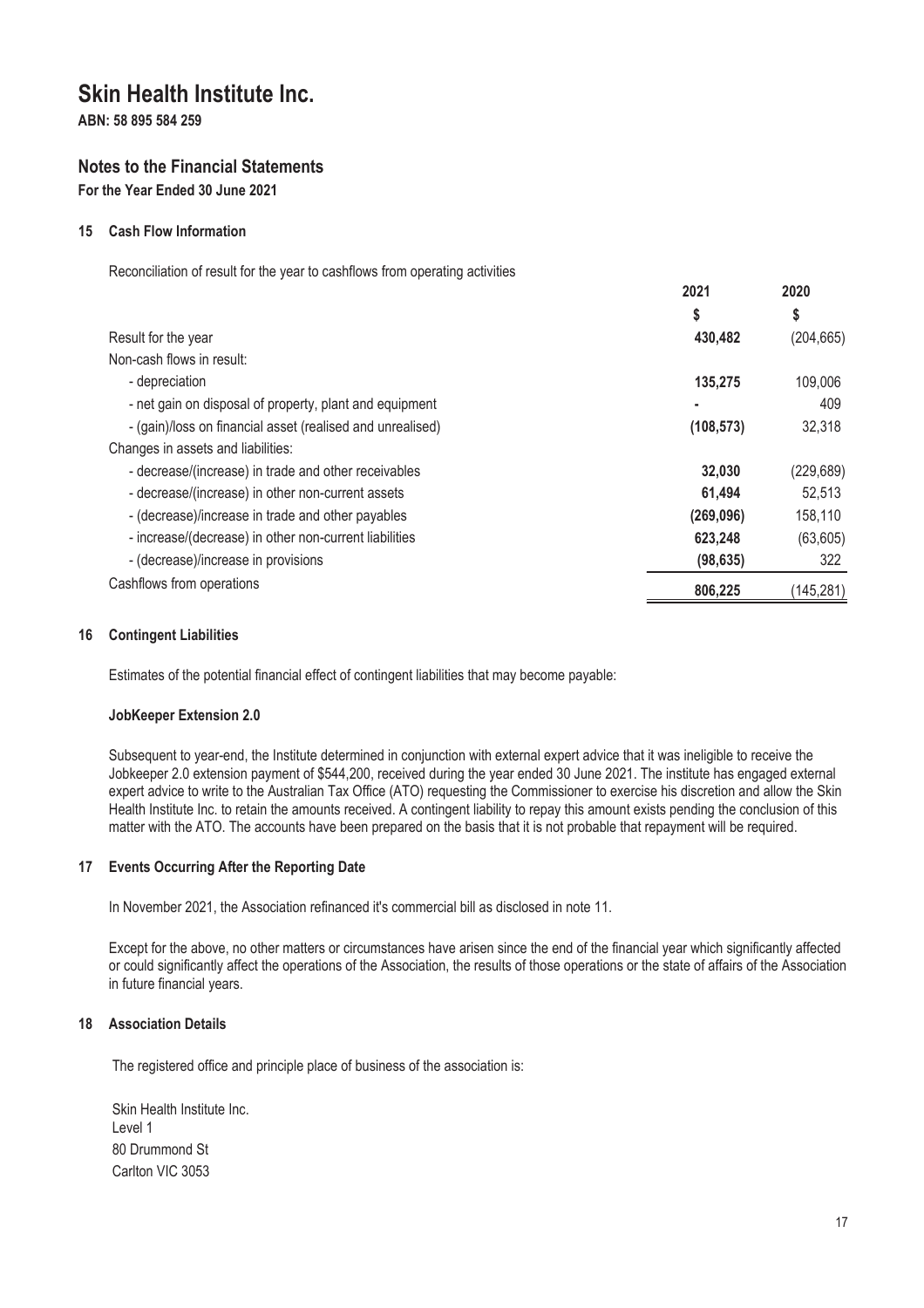ABN: 58 895 584 259

# **Statement by Members of the Committee**

Statement by Members of the Committee<br>The Committee has determined that the association is not a reporting entity and that this special purpose financial report should be<br>The Committee has determined that the accounting po The Committee has determined that the association is not a reporting entity and that this special perpenents.<br>prepared in accordance with the accounting policies outlined in Note 1 to the financial statements.

In the opinion of the Members of the Committee of Skin Health Institute Inc:

- opinion of the Members of the Committee of SKITTIGERT INCREASED The financial statements of Skin Health Institute Inc. are in accordance with the Australian Charities and Not-for-profits<br>The financial statements of Skin He
- The financial statements of Skin Health Institute Inc. are in accordance with the Associations<br>Commission Act 2012 and the Associations Incorporation Reform Act 2012; including

Commission Act 2012 and the Associations Incorporation Reform Act 2014 and of its performance for the year ended on that date;<br>(i) Giving a true and fair view of its financial position as at 30 June 2021 and of its perform

and<br>(ii) Complying with Australian Accounting Standards to the extend described in Note 2 to the financial statements and the<br>(ii) Complying with Australian Accounting Standards to the extend described in Note 2 to the fin (ii) Complying with Australian Accounting Standards to the extend documental<br>Australian Charities and Not-for-profits Commission Regulations 2013; and

Australian Charities and Not-for-profits Commission Regulations 2010;<br>there are reasonable grounds to believe that the association will be able to pay all of its debts as and when they become due and payable.

Signed in accordance with subsection 60.15(2) of the Australian Charities and Not-for-profits Commission Regulation 2013.

Mr-Jim Power **Committee Member** 

26 November 2021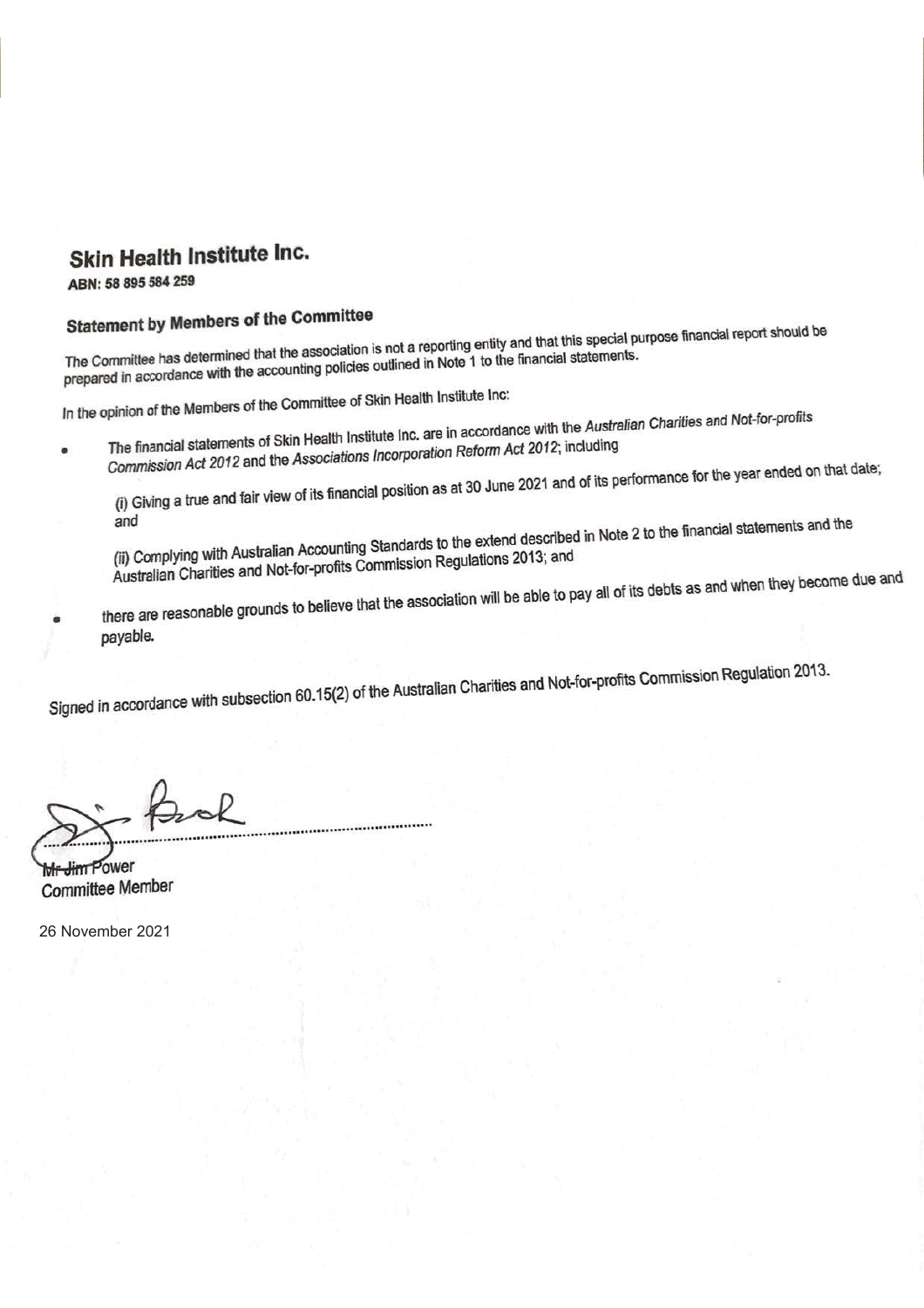

**ABN: 58 895 584 259**

# **Auditors Independence Declaration under Section 60.40 of the Australian Charities and Not-for-profits Commission Act 2012**

I declare that, to the best of my knowledge and belief, during the year ended 30 June 2021, there have been:

- i) no contraventions of the auditor independence requirements as set out in the *Australian Charities and Not-for-profits Commission Act 2012* in relation to the audit; and
- ii) no contraventions of any applicable code of professional conduct in relation to the audit.

**Saward Dawson**

Jeffrey Turk

Partner

Blackburn Dated: 26 November 2021

20 Albert St, PO Box 256, Blackburn VIC 3130 T+61 3 9894 2500 F+61 3 9894 1622 contact@sawarddawson.com.au sawarddawson.com.au



Liability limited by a scheme approved under Professional Standards Legislation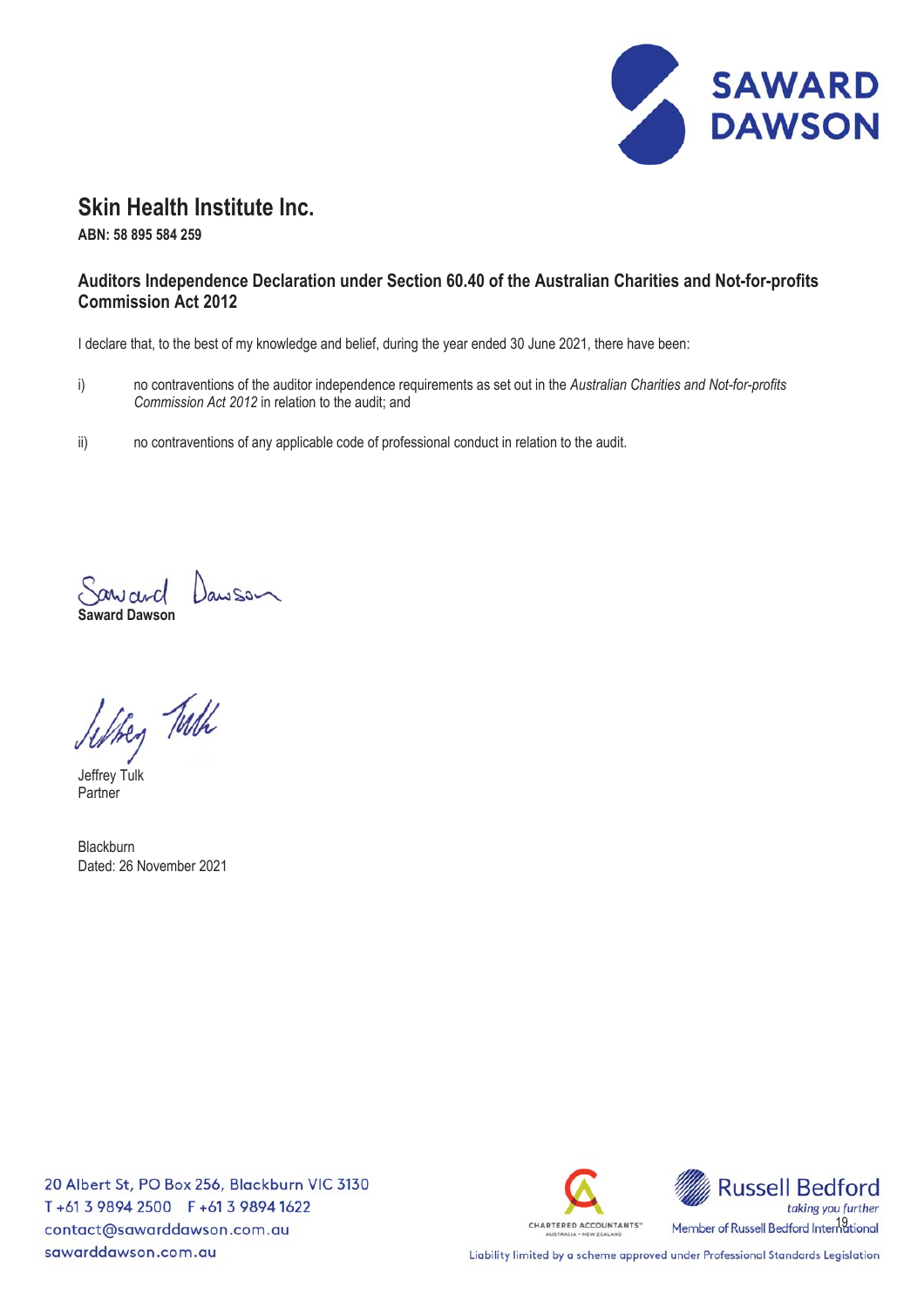

**ABN: 58 895 584 259**

# **Independent Audit Report to the members of Skin Health Institute Inc.**

### **Report on the Audit of the Financial Report**

### **Opinion**

We have audited the special purpose financial report of Skin Health Institute Inc. (the Association), which comprises the statement of financial position as at 30 June 2021, the statement of profit or loss and other comprehensive income, the statement of changes in equity and the statement of cash flows for the year then ended, and notes to the financial statements, including a summary of significant accounting policies, and the statement by members of the committee.

In our opinion, the accompanying financial report presents fairly, in all material respects, including:

- (i) giving a true and fair view of the Association's financial position as at 30 June 2021 and of its financial performance and its cash flows for the year ended; and
- (ii) complying with Australian Accounting Standards to the extent described in Note 2, the Associations Incorporation Reform Act (Vic) 2012 and Division 60 of the Australian Charities and Not-for-profits Commission Regulation 2013.

#### **Basis for Opinion**

We conducted our audit in accordance with Australian Auditing Standards. Our responsibilities under those standards are further<br>described in the Auditaria Responsibilities for the Audit of the Financial Report action of su described in the Auditor's Responsibilities for the Audit of the Financial Report section of our report. We are independent of the Association in accordance with the auditor independence requirements of the ethical requirements of the Accounting Professional and Ethical Standards Board's APES 110 Code of Ethics for Professional Accountants (the Code) that are relevant to our audit of the financial report in Australia. We have also fulfilled our other ethical responsibilities in accordance with the Code.

We believe that the audit evidence we have obtained is sufficient and appropriate to provide a basis for our opinion.

#### **Basis of Accounting**

We draw attention to Note 1 to the financial report, which describes the basis of accounting. The financial report has been prepared for the purpose of fulfilling the Association's financial reporting responsibilities under the ACNC Act. As a result, the financial report may not be suitable for another purpose. Our opinion is not modified in respect of this matter.

#### **Responsibilities of Management and Those Charged with Governance**

The committee is responsible for the preparation and fair presentation of the financial report in accordance with the *Australian Charities and Not-for-profits Commission Act 2012* and the *Associations Incorporation Reform Act 2012,* and for such internal control as the committee determines is necessary to enable the preparation of the financial report is free from material misstatement, whether due to fraud or error.

In preparing the financial report, the committee is responsible for assessing the Association's ability to continue as a going concern, disclosing, as applicable, matters related to going concern and using the going concern basis of accounting unless management either intends to liquidate the Association or to cease operations, or has no realistic alternative but to do so.

The committee members are responsible for overseeing the Association's financial reporting process.

20 Albert St, PO Box 256, Blackburn VIC 3130 T+61 3 9894 2500 F+61 3 9894 1622 contact@sawarddawson.com.au sawarddawson.com.au





Liability limited by a scheme approved under Professional Standards Legislation